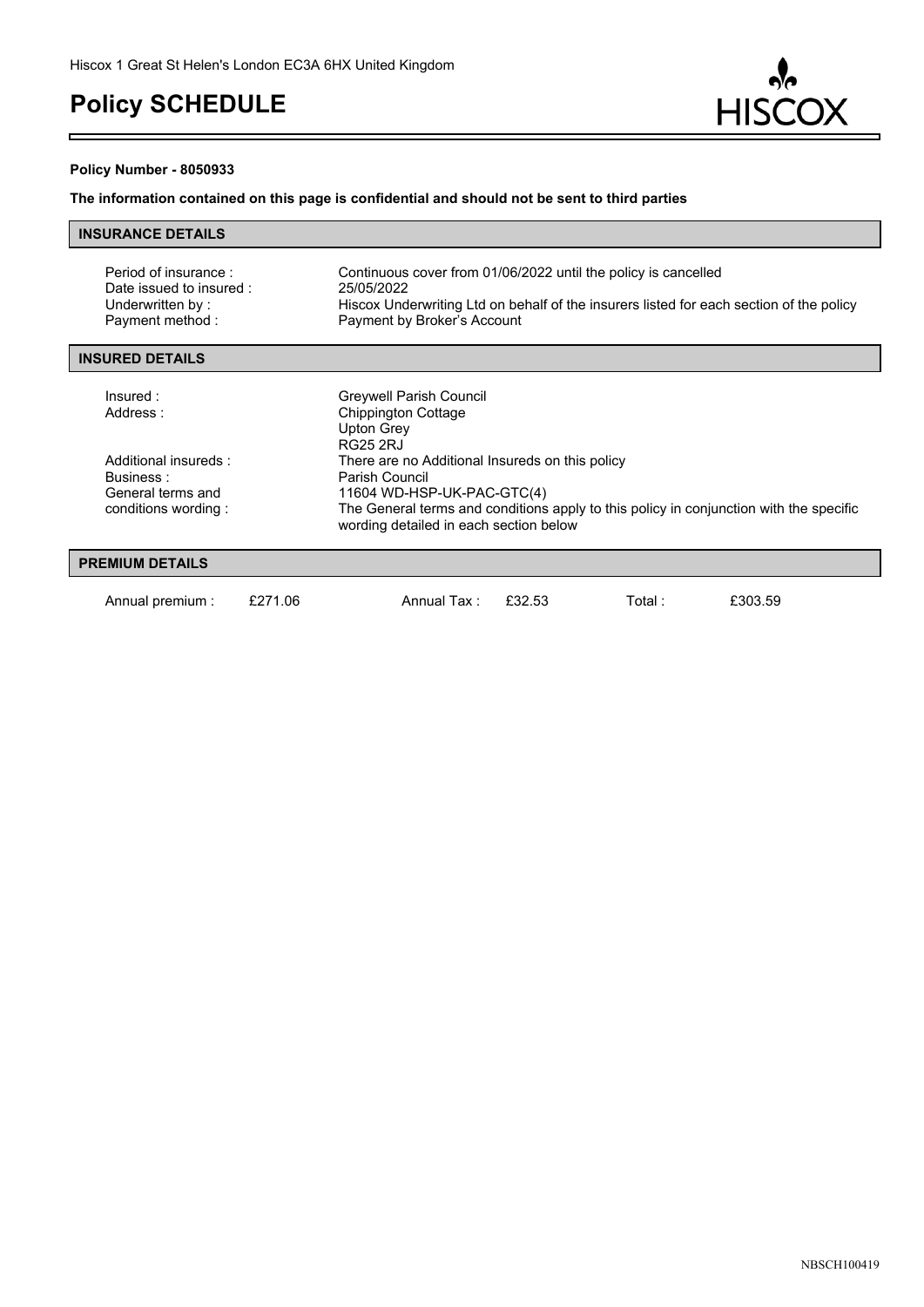

### **Local councils & not-for profit organisations scheme**

| <b>PROPERTY - BUILDINGS</b> |                                          |                                                                |               |                            |                                                                 |
|-----------------------------|------------------------------------------|----------------------------------------------------------------|---------------|----------------------------|-----------------------------------------------------------------|
|                             | <b>Section wording</b><br><b>Insurer</b> | 11600 WD-HSP-UK-PAC-PYB(5)<br>Hiscox Insurance Company Limited |               |                            |                                                                 |
|                             | <b>Premises address</b>                  |                                                                |               | <b>Sum insured</b>         |                                                                 |
|                             |                                          |                                                                |               |                            |                                                                 |
|                             | Item description                         |                                                                | <b>Excess</b> |                            | Amount Insured                                                  |
|                             | <b>Total Buildings</b>                   |                                                                | N/A           |                            | £0                                                              |
|                             | Gates and fences                         |                                                                | £250          |                            | £0                                                              |
|                             | Fixed outside equipment                  |                                                                | £250          |                            | £0                                                              |
|                             | Street furniture                         |                                                                | £250          |                            | £1,994                                                          |
|                             | War memorials                            |                                                                | £250          |                            | £0                                                              |
|                             | Playground equipment                     |                                                                | £250          |                            | £0                                                              |
|                             | Sports surfaces                          |                                                                | £250          |                            | £0                                                              |
|                             | Other surfaces                           |                                                                | £250          |                            | £0                                                              |
|                             | Rent receivable                          |                                                                | £250          |                            |                                                                 |
|                             | <b>Excess applies to:</b>                | Each and every loss                                            |               |                            |                                                                 |
| <b>Special excesses</b>     |                                          |                                                                |               |                            |                                                                 |
|                             | <b>Losses from subsidence</b>            | £1,000 each and every loss                                     |               |                            |                                                                 |
|                             | <b>Additional cover</b>                  | (in addition to the overall limit/amount insured above)        |               |                            |                                                                 |
|                             |                                          |                                                                |               |                            |                                                                 |
|                             | <b>Trace and access</b>                  |                                                                | £5,000        |                            |                                                                 |
|                             | <b>Emergency services</b>                |                                                                | £5,000        |                            |                                                                 |
|                             | <b>Loss prevention costs</b>             |                                                                | £25,000       |                            |                                                                 |
|                             | <b>Additions to buildings</b>            |                                                                | £50,000       |                            |                                                                 |
|                             | <b>Inadvertent omissions</b>             |                                                                | £500,000      |                            |                                                                 |
|                             | Trees, shrubs and plants                 |                                                                | £25,000       |                            |                                                                 |
|                             | <b>Bequeathed buildings</b>              |                                                                | £50,000       |                            |                                                                 |
|                             | Discharge of oil                         |                                                                |               | Property sections combined | £10,000 in total during any one period of insurance, across all |
|                             | <b>Contract works and site materials</b> |                                                                | £75,000       |                            |                                                                 |
|                             | <b>Endorsements</b>                      |                                                                |               |                            |                                                                 |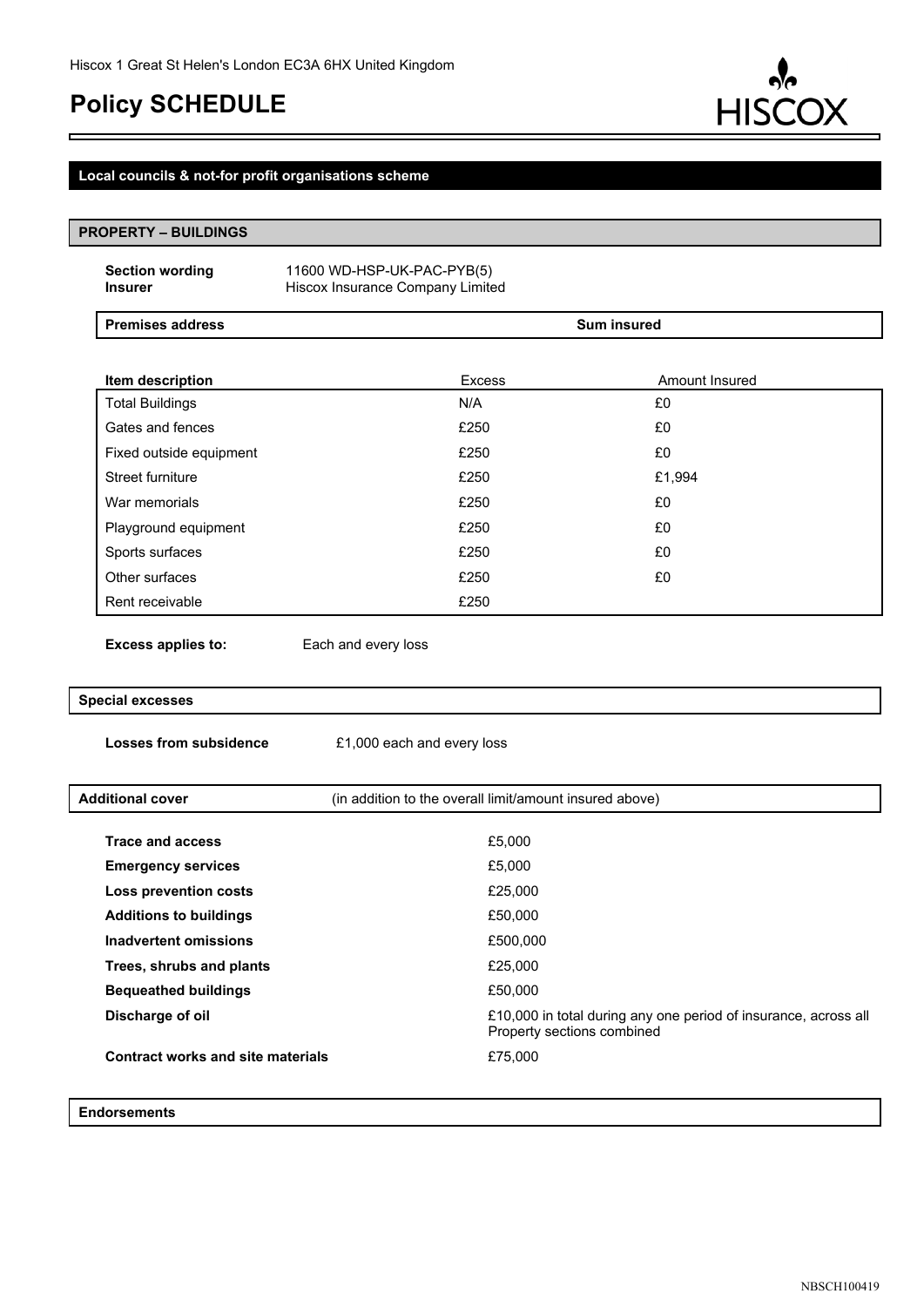

#### **PROPERTY – CONTENTS**

| <b>Section wording</b> | 11602 WD-HSP-UK-PAC-PYC(6)       |
|------------------------|----------------------------------|
| <b>Insurer</b>         | Hiscox Insurance Company Limited |

| Item description                                               | <b>Excess</b> | Amount Insured |
|----------------------------------------------------------------|---------------|----------------|
| General contents including computer and ancillary<br>equipment | £250          | £0             |
| Civic Regalia                                                  | £250          | £0             |
| Gardening equipment, plant and machinery                       | £250          | £0             |
| Sports equipment                                               | £250          | £0             |
| Rent payable                                                   | £250          | £0             |

**Excess applies to** Each and every loss<br> **Geographical limits:** United Kingdom of G

**Geographical limits:** United Kingdom of Great Britain and Northern Ireland, the Channel Islands and the Isle of Man

| <b>Additional cover</b><br>(in addition to the overall limit/amount insured above)                                                   |                                                                                |  |
|--------------------------------------------------------------------------------------------------------------------------------------|--------------------------------------------------------------------------------|--|
| Costs following glass breakage                                                                                                       | £10,000                                                                        |  |
| <b>Additions to contents</b>                                                                                                         | £10,000 or 10% of the amount insured for contents, whichever<br>is the greater |  |
| Money in the insured location while open for business<br>or in a locked safe                                                         | £1,000                                                                         |  |
| Money in transit or at the home of any councillor,<br>trustee, employee or volunteer                                                 | £1,000                                                                         |  |
| Money at all other times                                                                                                             | £1,000                                                                         |  |
| Money - non-negotiable instruments                                                                                                   | £250,000                                                                       |  |
| <b>Identity fraud</b>                                                                                                                | £5,000                                                                         |  |
| <b>Personal effects</b>                                                                                                              | £5,000                                                                         |  |
| <b>Reconstitution of electronic data</b>                                                                                             | £5,000                                                                         |  |
| <b>Reconstitution of other business documents</b>                                                                                    | £5,000                                                                         |  |
| Lock replacement                                                                                                                     | £10,000                                                                        |  |
| <b>Building damage by theft</b>                                                                                                      | £10,000                                                                        |  |
| Personal assault - death                                                                                                             | £10,000 per person                                                             |  |
| Personal assault - total loss or permanent and total<br>loss of use of one or more limbs                                             | £10,000 per person                                                             |  |
| Personal assault - total and irrecoverable loss of sight<br>in one or both eyes                                                      | £10,000 per person                                                             |  |
| Personal assault - disablement which totally prevents<br>the injured person from carrying out all parts of their<br>usual occupation | £100 per week up to a maximum of 104 weeks                                     |  |
| <b>Metered water and fuel</b>                                                                                                        | £5,000                                                                         |  |
| <b>Outdoor items</b>                                                                                                                 | £5,000                                                                         |  |
| <b>Marquees</b>                                                                                                                      | £10,000                                                                        |  |
| <b>Refrigerated stock</b>                                                                                                            | £2,500                                                                         |  |
| Undamaged tenant's improvements                                                                                                      | £5.000                                                                         |  |
| Contents temporarily elsewhere including whilst in<br>transit                                                                        | £25,000 or 10% of the amount insured for contents, whichever<br>is the less    |  |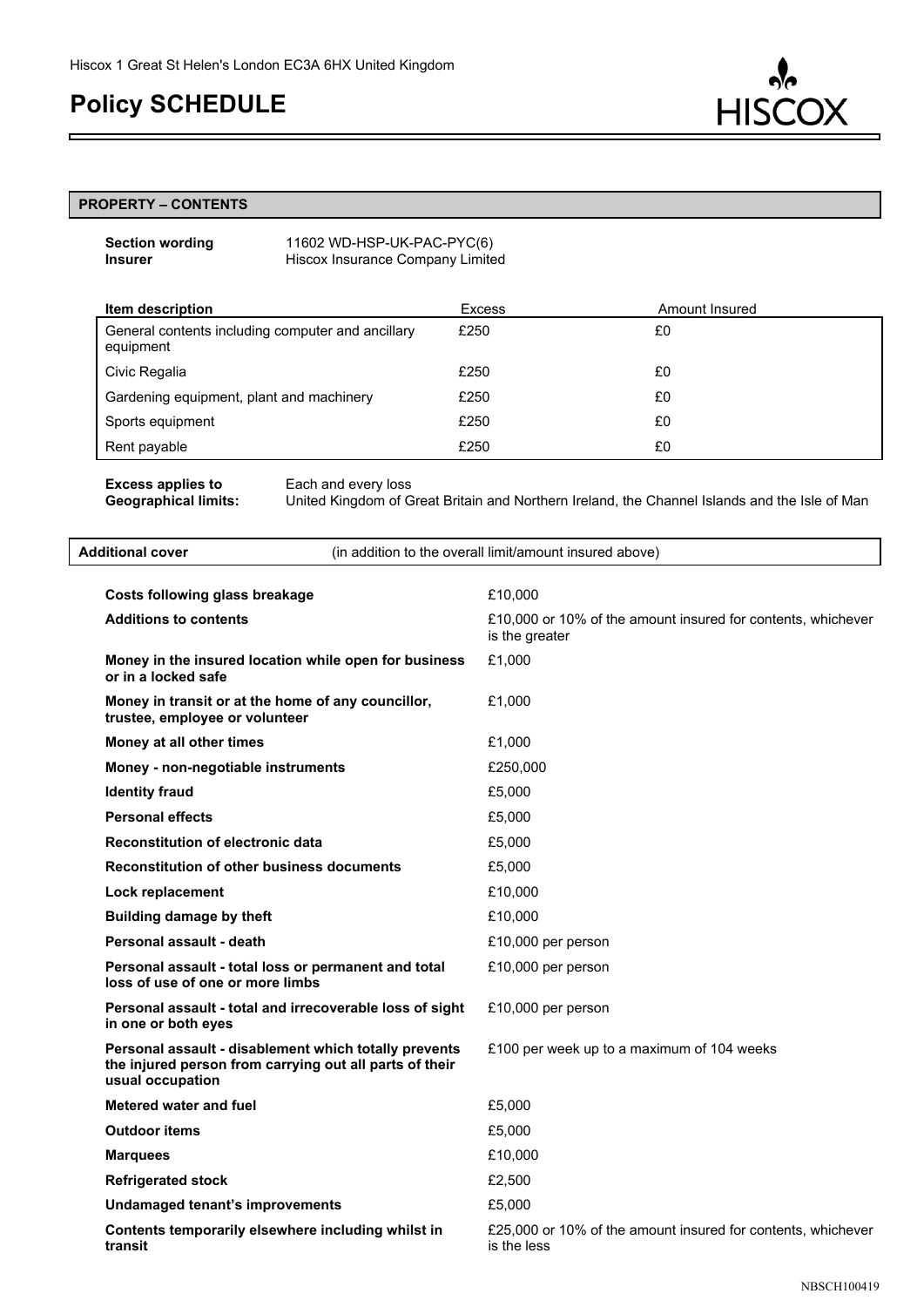

| <b>Exhibitions stands and equipment temporarily</b><br>elsewhere | £25,000 or 10% of the amount insured for contents, whichever<br>is the less |
|------------------------------------------------------------------|-----------------------------------------------------------------------------|
| <b>Defibrillators</b>                                            | £5,000                                                                      |
| <b>Bequeathed property</b>                                       | £5,000                                                                      |
| <b>Fund raising events</b>                                       | £5,000                                                                      |
| Contents kept at home                                            | £25,000 or 10% of the amount insured for contents, whichever<br>is the less |
| <b>Fraud and dishonesty</b>                                      | £150,000 the aggregate per period of insurance                              |

| Endorsements |                                           |  |
|--------------|-------------------------------------------|--|
| 240.3        | Minimum security condition                |  |
| 6226.0       | Addition of cover (Travel expenses)       |  |
| 6729.0       | Removal of cover: cyber claims and losses |  |

| 6349.1 | Floating amount insured (Contents) |  |
|--------|------------------------------------|--|
|        |                                    |  |

| <b>PROPERTY AWAY FROM THE PREMISES</b> |                                                          |                                                                                                                                            |        |                |
|----------------------------------------|----------------------------------------------------------|--------------------------------------------------------------------------------------------------------------------------------------------|--------|----------------|
|                                        | Wording<br><b>Insurer</b>                                | 11602 WD-HSP-UK-PAC-PYC(6)<br>Hiscox Insurance Company Limited                                                                             |        |                |
|                                        | Item description                                         |                                                                                                                                            | Excess | Amount Insured |
|                                        | All business equipment                                   |                                                                                                                                            | £250   | £5,000         |
|                                        | <b>Excess applies to:</b><br><b>Geographical limits:</b> | Each and every loss<br>European Union, United Kingdom of Great Britain and Northern Ireland, Channel Islands, Isle of<br>Man and Gibraltar |        |                |
|                                        | <b>Endorsements</b>                                      |                                                                                                                                            |        |                |
|                                        | 65.00<br>6729.0                                          | Contents temporarily elsewhere<br>Removal of cover: cyber claims and losses                                                                |        |                |

#### **PROPERTY – BUSINESS INTERRUPTION**

Section wording 11601 WD-HSP-UK-PAC-PYI(6) **Insurer** Hiscox Insurance Company Limited

| Item description                      | Indemnity period | Amount Insured |
|---------------------------------------|------------------|----------------|
| Loss of income                        | 12 months        | £10.000        |
| Additional increased costs of working | 12 months        | £10,000        |

**Additional cover** (in addition to the overall limit/amount insured above)

**Key person E250** per week up to a maximum of £2,500 per period of insurance.

Unauthorised use of public utilities **E100,000** or the total amount insured for Business interruption, whichever is less

**Special limits** (included within and not in addition to the overall limit/amount insured above)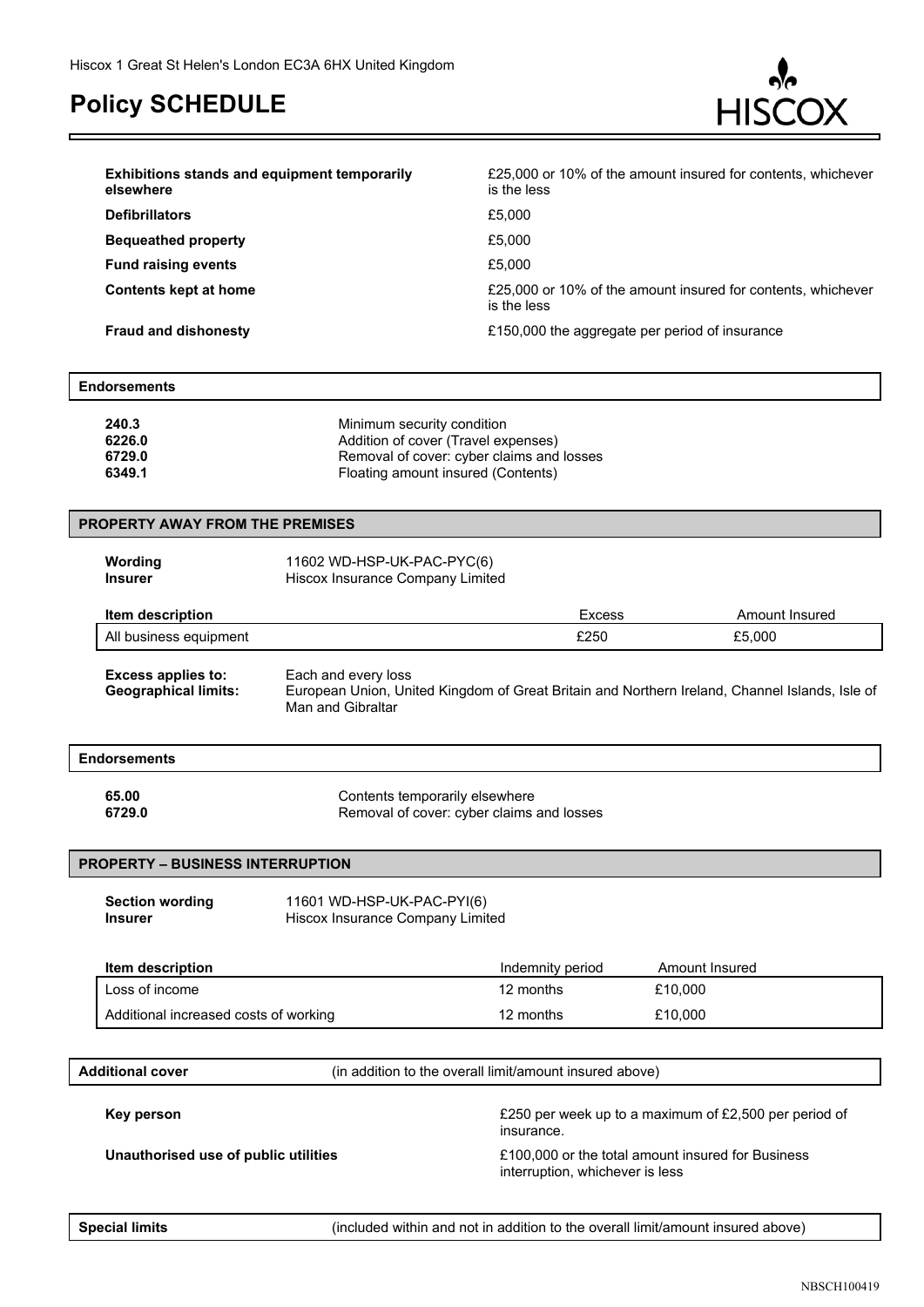

| <b>Denial of access</b>                                     | £100,000 or the total amount insured for Business<br>interruption, whichever is less |
|-------------------------------------------------------------|--------------------------------------------------------------------------------------|
| Non-damage denial of access                                 | £100,000 or the total amount insured for Business<br>interruption, whichever is less |
| <b>Bomb threat</b>                                          | £100,000 or the total amount insured for Business<br>interruption, whichever is less |
| <b>Suppliers</b>                                            | £100,000 or the total amount insured for Business<br>interruption, whichever is less |
| <b>Public utilities</b>                                     | £100,000 or the total amount insured for Business<br>interruption, whichever is less |
| <b>Public authority</b>                                     | £100,000 or the total amount insured for Business<br>interruption, whichever is less |
| <b>Failure of safety equipment</b>                          | £100,000 or the total amount insured for Business<br>interruption, whichever is less |
| <b>Loss of attraction</b>                                   | £100,000 or the total amount insured for Business<br>interruption, whichever is less |
| <b>Alternative hire costs</b><br><b>Equipment breakdown</b> | £5,000<br>Not insured                                                                |
|                                                             |                                                                                      |

#### **Endorsements**

| 6731.0 | Removal of cover: cyber claims and losses       |
|--------|-------------------------------------------------|
| 6820.0 | Amended definition: income                      |
| 6350.1 | Floating amount insured (Business interruption) |

#### **EMPLOYERS' LIABILITY**

| <b>Section wording</b>     | 11603 WD-HSP-UK-PAC-EL(4)                                                                     |
|----------------------------|-----------------------------------------------------------------------------------------------|
| <b>Insurer</b>             | Hiscox Insurance Company Limited                                                              |
| <b>Limit of indemnity</b>  | £10,000,000                                                                                   |
| Limit applies to           | Each and every occurrence including costs                                                     |
| <b>Geographical limits</b> | Worldwide                                                                                     |
| <b>Applicable court</b>    | United Kingdom of Great Britain and Northern Ireland, the Channel Islands and the Isle of Man |
| <b>Special limits</b>      | (included within and not in addition to the overall limit/amount insured above)               |

| <b>Criminal defence costs</b> | £100,000 in the aggregate   |
|-------------------------------|-----------------------------|
| Terrorism                     | £5,000,000 in the aggregate |

#### **Endorsements**

**3121.0** Employers Liability Tracing Office (ELTO) - mandatory information required<br>**6734.0** Confirmation of cover: cyber claims **6734.0** Confirmation of cover: cyber claims

### **PUBLIC AND PRODUCTS LIABILITY**

| <b>Section wording</b><br><b>Insurer</b> | 11607 WD-HSP-UK-PAC-GL(4)<br>Hiscox Insurance Company Limited                                                                                                              |
|------------------------------------------|----------------------------------------------------------------------------------------------------------------------------------------------------------------------------|
| Limit of indemnity                       | £10,000,000                                                                                                                                                                |
| Limit applies to                         | Each and every occurrence, defence costs in addition, other than for pollution or for products to<br>which a single aggregate policy limit including defence costs applies |
| <b>Excess</b>                            | £250                                                                                                                                                                       |
| <b>Excess applies to</b>                 | Each and every claim for property damage only                                                                                                                              |
| <b>Geographical limits</b>               | United Kingdom of Great Britain and Northern Ireland, the Channel Islands, the Isle of Man, the<br>European Union and Gibraltar                                            |
| <b>Applicable courts</b>                 | United Kingdom of Great Britain and Northern Ireland, the Channel Islands, the Isle of Man, the<br>European Union and Gibraltar                                            |

| <b>Additional cover</b> | (in addition to the overall limit/amount insured above) |  |
|-------------------------|---------------------------------------------------------|--|
|-------------------------|---------------------------------------------------------|--|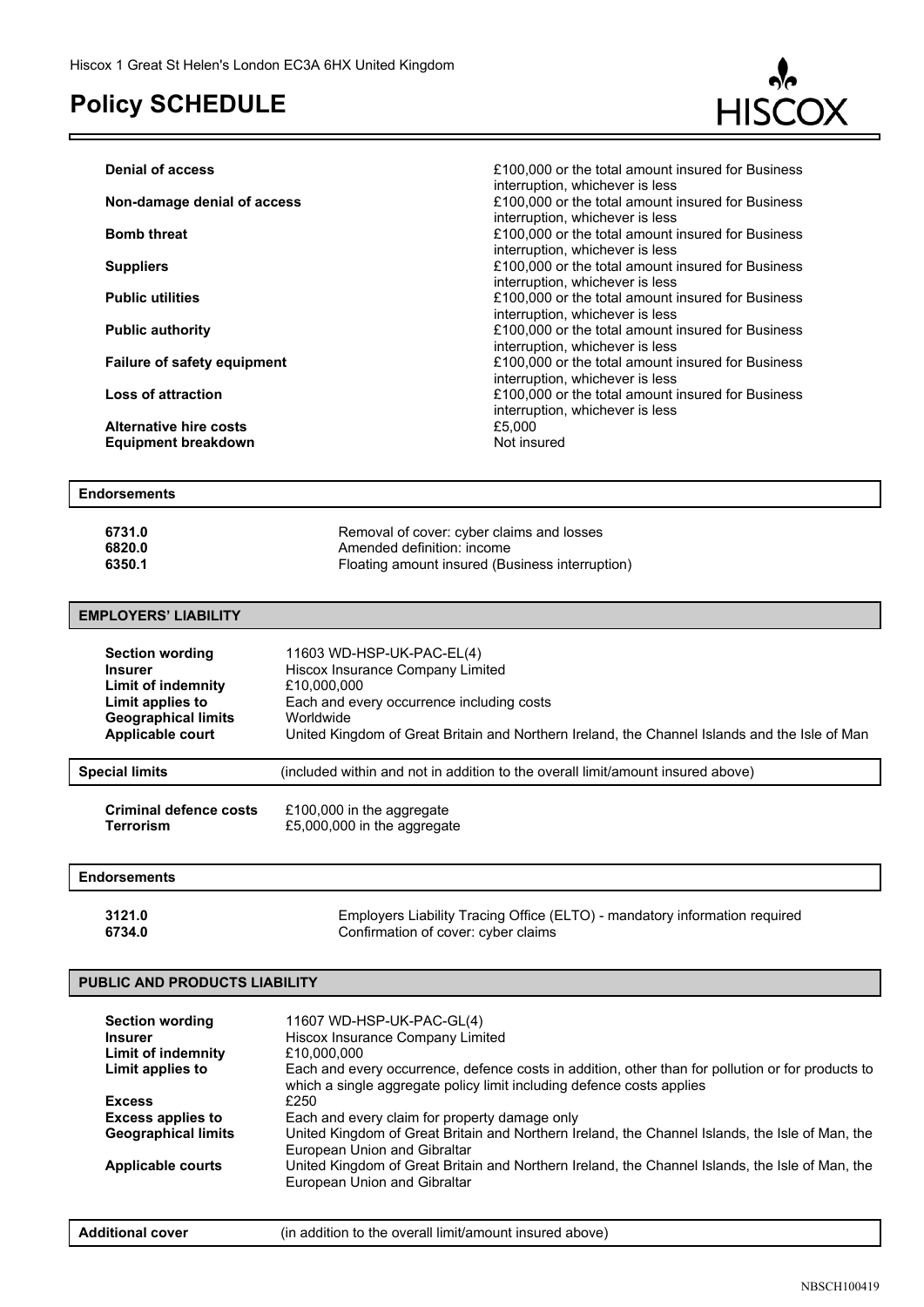

**Unauthorised use of third party telephones by your employees Loss of excess or no claims discount E250** any one period of insurance **Loss of third party keys E2,500** any one period of insurance **Defamation and intellectual property rights E500,000** any one period of insurance

£2,500 any one period of insurance

| (included within and not in addition to the overall limit/amount insured above)                                                                                                                               |
|---------------------------------------------------------------------------------------------------------------------------------------------------------------------------------------------------------------|
| £100,000 in the aggregate<br>£100,000 in the aggregate<br>£5,000,000 in the aggregate                                                                                                                         |
|                                                                                                                                                                                                               |
| Firework and bonfire condition endorsement<br>Removal of cover: cyber claims                                                                                                                                  |
| <b>OFFICIALS' AND TRUSTEES' INDEMNITY</b>                                                                                                                                                                     |
| 11614 WD-HSP-UK-PAC-DO(5)<br>Hiscox Insurance Company Limited<br>£500,000<br>In the aggregate including costs<br><b>Legal representation costs</b><br>£15,000<br>In the aggregate any one period of insurance |
| Legal representation basis                                                                                                                                                                                    |

**Geographical limits** United Kingdom of Great Britain and Northern Ireland, the Channel Islands and the Isle of Man

**Applicable courts** United Kingdom of Great Britain and Northern Ireland, the Channel Islands and the Isle of Man

#### **Endorsements**

| 705.4  | Prior and pending litigation date                    |
|--------|------------------------------------------------------|
| 3215.0 | Amendment of cover: cyber claims (DO)                |
| 3216.0 | Amendment of cover: breach of professional duty (DO) |

#### **COMMERCIAL LEGAL PROTECTION (DAS)**

| <b>Section wording</b><br><b>Insurer</b><br><b>Section limit</b><br>Limit applies to | 9927 WD-HSP-UK-CHR-DAS(3)<br>DAS Legal Expenses Insurance Company Limited<br>£100,000<br>All claims resulting from one or more event arising at the same time or from the same<br>originating cause                                                                                                                                                        |
|--------------------------------------------------------------------------------------|------------------------------------------------------------------------------------------------------------------------------------------------------------------------------------------------------------------------------------------------------------------------------------------------------------------------------------------------------------|
| <b>Excess</b>                                                                        | £200                                                                                                                                                                                                                                                                                                                                                       |
| <b>Excess applies to</b><br><b>Geographical limits</b>                               | Each and every claim arising from aspect enquiries only<br>For insured incidents 2 Legal Defence (excluding 2(4)), and 3(b) Bodily Injury: The European<br>Union, the United Kingdom of Great Britain and Northern Ireland, the Isle of Man, the Channel                                                                                                   |
|                                                                                      | Islands, Albania, Andorra, Bosnia Herzegovina, Croatia, Gibraltar, Iceland, Liechtenstein,<br>Macedonia, Monaco, Montenegro, Norway, Romania, San Marino, Serbia, Switzerland and<br>Turkey (west of the Bosphorus). For all other insured incidents: The United Kingdom of Great<br>Britain and Northern Ireland, the Isle of Man and the Channel Islands |

### **Endorsements**

**524.0** Commercial legal protection (charities)

**PERSONAL ACCIDENT**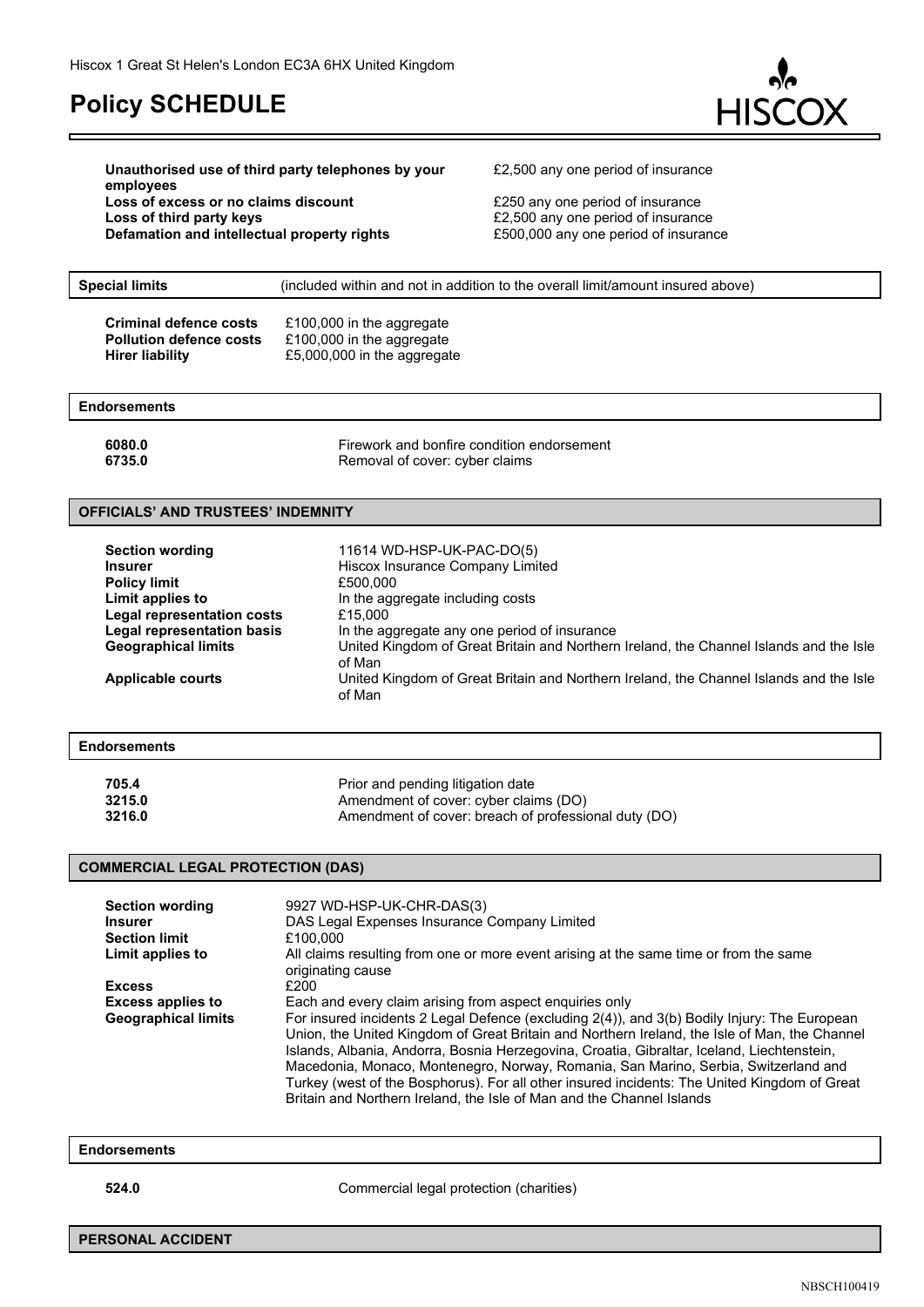c



| <b>Section wording</b><br><b>Insurer</b>                            | 11608 WD-HSP-UK-PAC-PA(4)<br>Hiscox Insurance Company Limited                                                                                          |
|---------------------------------------------------------------------|--------------------------------------------------------------------------------------------------------------------------------------------------------|
|                                                                     |                                                                                                                                                        |
| <b>Personal accident</b>                                            |                                                                                                                                                        |
| <b>Capital benefit</b>                                              | £100,000                                                                                                                                               |
| <b>Temporary benefit</b>                                            | £500 per week                                                                                                                                          |
| <b>Medical expenses</b><br><b>Insured persons</b>                   | £10,000<br>Councillors, trustees, volunteers and employees of the insured                                                                              |
| <b>Operative time</b>                                               | While working for you or on your behalf                                                                                                                |
|                                                                     |                                                                                                                                                        |
| <b>Special limits</b>                                               | (included within and not in addition to the overall limit/amount insured above)                                                                        |
| <b>Death</b>                                                        | 100% capital benefit amount per person                                                                                                                 |
| Loss of one limb                                                    | 100% capital benefit amount per person                                                                                                                 |
| Loss of one eye                                                     | 100% capital benefit amount per person                                                                                                                 |
| Loss of two limbs<br>Loss of two eyes                               | 100% capital benefit amount per person<br>100% capital benefit amount per person                                                                       |
| Loss of one limb and one eye                                        | 100% capital benefit amount per person                                                                                                                 |
| Loss of hearing                                                     | 100% capital benefit amount per person                                                                                                                 |
| Loss of speech                                                      | 100% capital benefit amount per person                                                                                                                 |
| <b>Permanent total disablement</b>                                  | 100% capital benefit amount per person                                                                                                                 |
| <b>Temporary total disablement</b>                                  | £500 per week, up to a maximum of 104 weeks, an excess of 14 days applies                                                                              |
| <b>Temporary partial disablement</b><br><b>Maximum accumulation</b> | £500 per week, up to a maximum of 104 weeks, an excess of 14 days applies<br>£1,000,000 any one loss in the aggregate                                  |
|                                                                     |                                                                                                                                                        |
| <b>Endorsements</b>                                                 |                                                                                                                                                        |
| 6752.0                                                              | Amendment of cover: cyber claims and losses                                                                                                            |
|                                                                     |                                                                                                                                                        |
| <b>CRISIS CONTAINMENT</b>                                           |                                                                                                                                                        |
| Wording                                                             | 15369 WD-HSP-UK-PAC-CRI(1)                                                                                                                             |
| <b>Insurer</b>                                                      | Hiscox Insurance Company Limited                                                                                                                       |
| <b>Limit of indemnity</b>                                           | £25,000                                                                                                                                                |
| Limit applies to<br><b>Geographical limits</b>                      | Per crisis and in the aggregate during any one period of insurance<br>The United Kingdom of Great Britain and Northern Island, the Isle of Man and the |
|                                                                     | Channel Islands.                                                                                                                                       |
|                                                                     |                                                                                                                                                        |
| <b>Special limits</b>                                               | (included within and not in addition to the overall limit/amount insured above)                                                                        |
| Outside working hours discretionary crisis mitigation costs         | £2,000                                                                                                                                                 |
| <b>Endorsements</b>                                                 |                                                                                                                                                        |
|                                                                     |                                                                                                                                                        |

**9003.0** Crisis containment provider: Hill Knowlton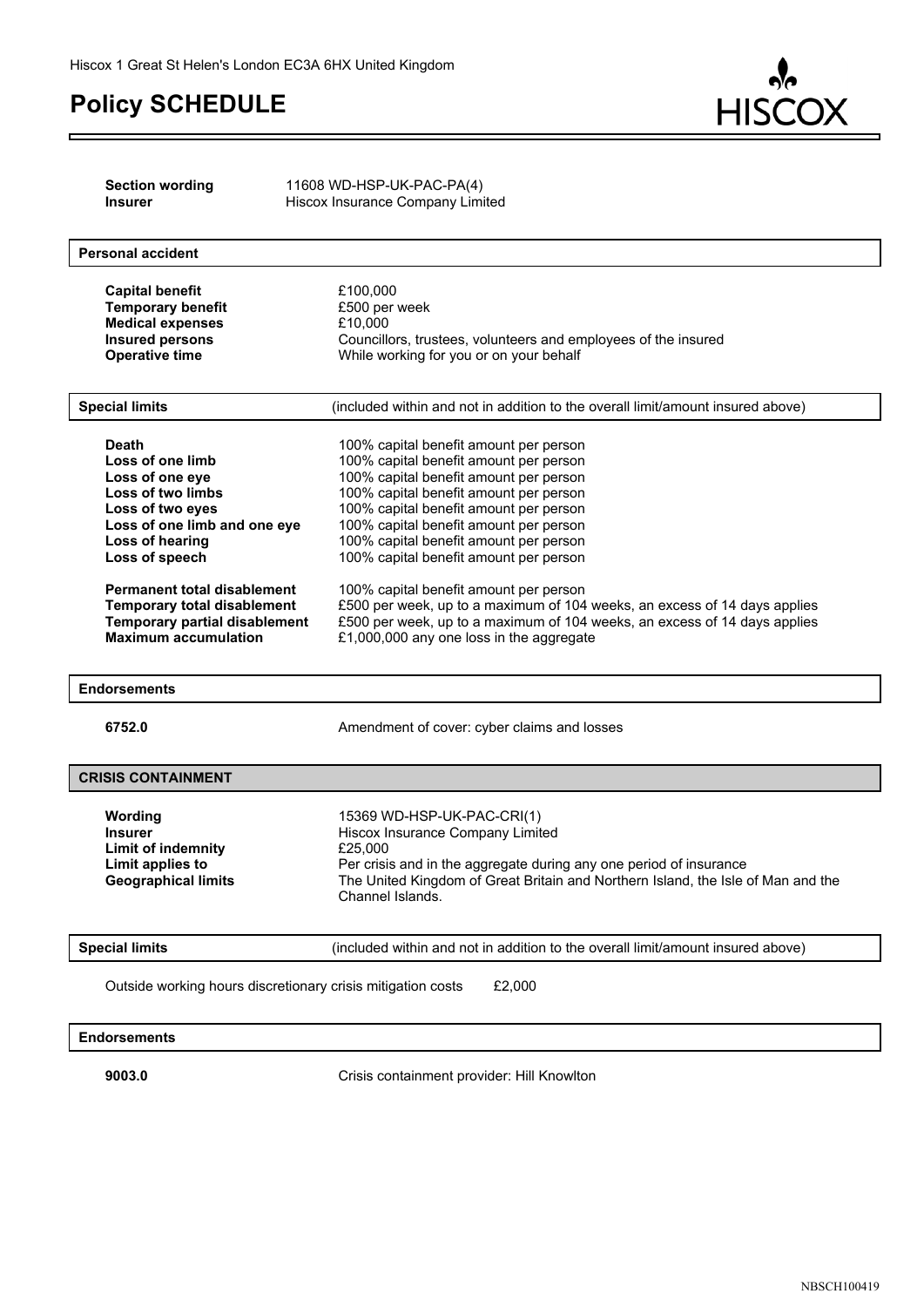

The General Terms of this policy and the terms, conditions and exclusions of the relevant sections all apply to this endorsement except as modified below:

| Property - contents clauses in full |        |                                                                                                                                                                                                                                                                                                                                                                                                                                                                                                                                                                                                                                                                                                                                                                                                                                                                                                                                                                                                                                                                                                                                                                                                                                                                                                                                                                                                                                                                                                                                                                                                                                                                                                                                                                                                                                                                                                                                                                                                                                                                                                                                                                                                                                                                                  |
|-------------------------------------|--------|----------------------------------------------------------------------------------------------------------------------------------------------------------------------------------------------------------------------------------------------------------------------------------------------------------------------------------------------------------------------------------------------------------------------------------------------------------------------------------------------------------------------------------------------------------------------------------------------------------------------------------------------------------------------------------------------------------------------------------------------------------------------------------------------------------------------------------------------------------------------------------------------------------------------------------------------------------------------------------------------------------------------------------------------------------------------------------------------------------------------------------------------------------------------------------------------------------------------------------------------------------------------------------------------------------------------------------------------------------------------------------------------------------------------------------------------------------------------------------------------------------------------------------------------------------------------------------------------------------------------------------------------------------------------------------------------------------------------------------------------------------------------------------------------------------------------------------------------------------------------------------------------------------------------------------------------------------------------------------------------------------------------------------------------------------------------------------------------------------------------------------------------------------------------------------------------------------------------------------------------------------------------------------|
| <b>Clause</b>                       | 240.3  | <b>Minimum security condition</b><br>We will not make any payment for damage unless the physical security measures at<br>the insured location comply with the following criteria and all devices are put into<br>full and effective operation whenever the premises are closed for business or left<br>unattended:<br>1.<br>The final exit door is secured by:<br>a rim automatic deadlock conforming to or superior to BS3621; or<br>а.<br>a mortice deadlock conforming to or superior to BS3621; or<br>b.<br>a key operated multi-point locking system having at least three<br>c.<br>locking bolts.<br>2.<br>Any other external door or internal door providing access to any part of the<br>building not occupied by you, which is not officially designated a fire exit by<br>the local fire authority, is secured by:<br>a locking device specified in 1 above; or<br>а.<br>by two key operated security bolts to engage the door frame.<br>b.<br>3.<br>Any other external door or internal door which is officially designated a fire<br>exit by the local fire authority is secured by:<br>a panic bar locking system incorporating bolts which engage both<br>а.<br>the head and sill of the door frame; or<br>a mortice lock having specific application for emergency exit doors<br>b.<br>and which is operated from the inside by means of a conventional<br>handle and/or thumb turn mechanism.<br>4.<br>All ground and basement level opening windows and any upper floor<br>opening windows or skylights accessible from roofs, balconies, fire escapes,<br>canopies, downpipes and other features of the building are:<br>secured by means of a key-operated locking device; or<br>а.<br>b.<br>permanently screwed shut.<br>Please note:<br>The local fire authority must be consulted before you replace or augment<br>(i)<br>the existing locking device fitted to a designated emergency exit door; and<br>The provisions of specification 4 do not apply to windows or skylights that<br>(ii)<br>are protected by means of either:<br>fixed round or square section solid steel bars not more than 10 cm<br>а.<br>apart; or<br>b.<br>fixed expanded metal, weld mesh or wrought ironwork grilles; or<br>proprietary collapsible locking gate grilles.<br>C. |
| <b>Clause</b>                       | 6226.0 | Addition of cover - travel expenses<br>The following is added to What is covered, Additional cover:<br>Travel expenses<br>23.<br>We will also pay for:<br>the unused travel, accommodation and pre-booked conference or excursion<br>expenses which you have paid or legally have to pay and which cannot be<br>recovered; and<br>the necessary and reasonable additional travel and accommodation<br>expenses for your member of staff, councillor or trustee to return home;<br>as a result of a pre-arranged business trip being cancelled or cut short,<br>during the period of insurance, for one of the following reasons:<br>the death, accidental injury or illness of a member of staff, councillor or trustee; or<br>the death, accidental injury or illness of the spouse, partner, close relative, fiancée or<br>fiancé of a member of staff, councillor or trustee; or<br>the death, accidental injury or illness of any person with whom a member of staff,<br>councillor or trustee is planning to stay or conduct business; or<br>a member of staff, councillor or trustee being called for jury service or as a court<br>witness; or<br>damage to a member of staff or councillor's or trustee's pre-booked<br>accommodation making it impossible for the member of staff or councillor<br>or trustee to stay there.<br>damage to the scheduled means of transport or any strike, riot, civil                                                                                                                                                                                                                                                                                                                                                                                                                                                                                                                                                                                                                                                                                                                                                                                                                                                                   |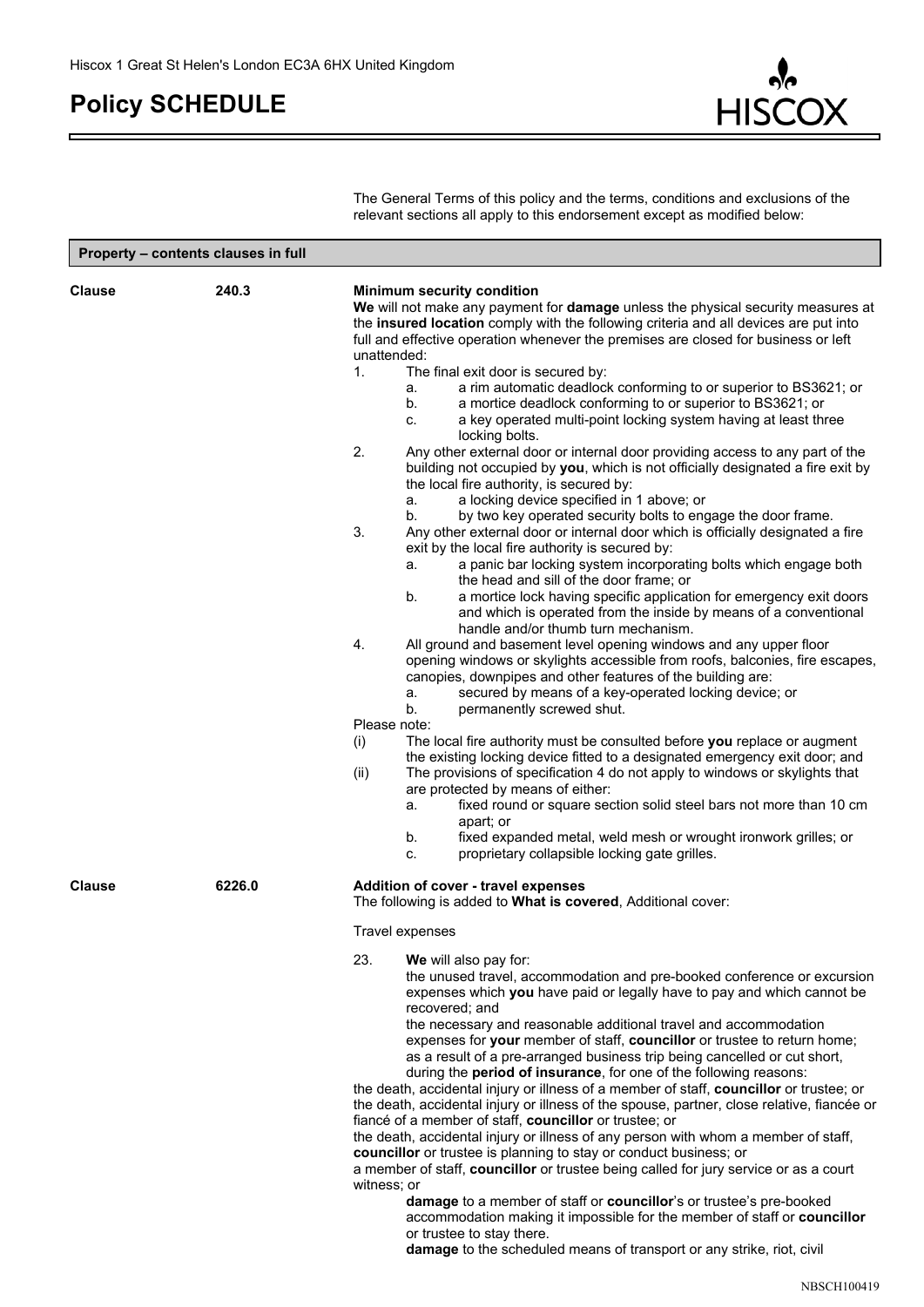c



|               |                                                 | commotion or <b>terrorism</b> which causes the cancellation or delayed departure<br>for 24 hours or more of the scheduled transport on which the member of<br>staff or <b>councillor</b> or trustee is booked to travel on their outward or return<br>journey.                                                                                                                                                            |
|---------------|-------------------------------------------------|---------------------------------------------------------------------------------------------------------------------------------------------------------------------------------------------------------------------------------------------------------------------------------------------------------------------------------------------------------------------------------------------------------------------------|
|               |                                                 | The most we will pay during the period of <b>insurance</b> under this additional cover is<br>£750. The excess which applies to this additional cover is £75.                                                                                                                                                                                                                                                              |
| <b>Clause</b> | 6729.0                                          | Removal of cover: cyber claims and losses<br>What is covered, Lock replacement, is amended to read as follows:                                                                                                                                                                                                                                                                                                            |
|               |                                                 | The costs you incur to replace locks and keys necessary to maintain the security of<br>the insured premises or any safes or security control apparatus following theft or<br>loss or misuse of physical security keys occurring during the period of insurance.<br>However this does apply to the unauthorised modification of any digital or electronic<br>locks.                                                        |
|               |                                                 | What is not covered 1. h. 'a virus or hacker.' is deleted.                                                                                                                                                                                                                                                                                                                                                                |
|               |                                                 | The following is added to <b>What is not covered</b> :                                                                                                                                                                                                                                                                                                                                                                    |
|               |                                                 | We will not make any payment for damage to, or any loss, cost or expense arising in<br>respect of any item of computer or digital technology which is directly caused by:                                                                                                                                                                                                                                                 |
|               |                                                 | a. a cyber attack or fear or threat of a cyber attack;                                                                                                                                                                                                                                                                                                                                                                    |
|               |                                                 | b. a hacker or fear or threat of a hacker; or                                                                                                                                                                                                                                                                                                                                                                             |
|               |                                                 | c. its digital connectivity to any other item of computer or digital technology which<br>has been directly affected by a cyber attack or hacker.                                                                                                                                                                                                                                                                          |
|               |                                                 | We will however cover any other damage, loss, cost or expense insured under this<br>section which is caused by the cyber attack or hacker.                                                                                                                                                                                                                                                                                |
|               |                                                 | <b>We</b> will not make any payment for <b>damage</b> , loss, cost or expense directly or<br>indirectly caused by, contributed to by, resulting from or in connection with a<br>computer or digital technology error.                                                                                                                                                                                                     |
|               |                                                 | We will not make any payment for loss or damage due to your parting with title or<br>possession of property or rights to property prior to receiving payment in full.                                                                                                                                                                                                                                                     |
|               |                                                 | We will not make any payment for loss arising from any electronic, online or crypto<br>currency, including Bitcoin.                                                                                                                                                                                                                                                                                                       |
| <b>Clause</b> | 6349.1                                          | <b>Floating amount insured (Contents)</b><br>The cover under this section applies to all locations occupied by you in connection<br>with your activities within the United Kingdom of Great Britain and Northern Ireland,<br>the Channel Islands, the Isle of Man and the Republic of Ireland. The amount<br>insured is the most we will pay in total for damage to your contents however many<br>locations are affected. |
|               | Property away from the premises clauses in full |                                                                                                                                                                                                                                                                                                                                                                                                                           |
| <b>Clause</b> | 65.00                                           | <b>Contents temporarily elsewhere</b><br>We will not make any payment when such property is temporarily outside the UK<br>unless it is in your care, custody or control at all times or otherwise secured in a<br>locked hotel room or safe, or other similar securely locked room or building.                                                                                                                           |
| <b>Clause</b> | 6729.0                                          | Removal of cover: cyber claims and losses<br>What is covered, Lock replacement, is amended to read as follows:                                                                                                                                                                                                                                                                                                            |
|               |                                                 | The costs you incur to replace locks and keys necessary to maintain the security of<br>the insured premises or any safes or security control apparatus following theft or<br>loss or misuse of physical security keys occurring during the period of insurance.<br>However this does apply to the unauthorised modification of any digital or electronic<br>locks.                                                        |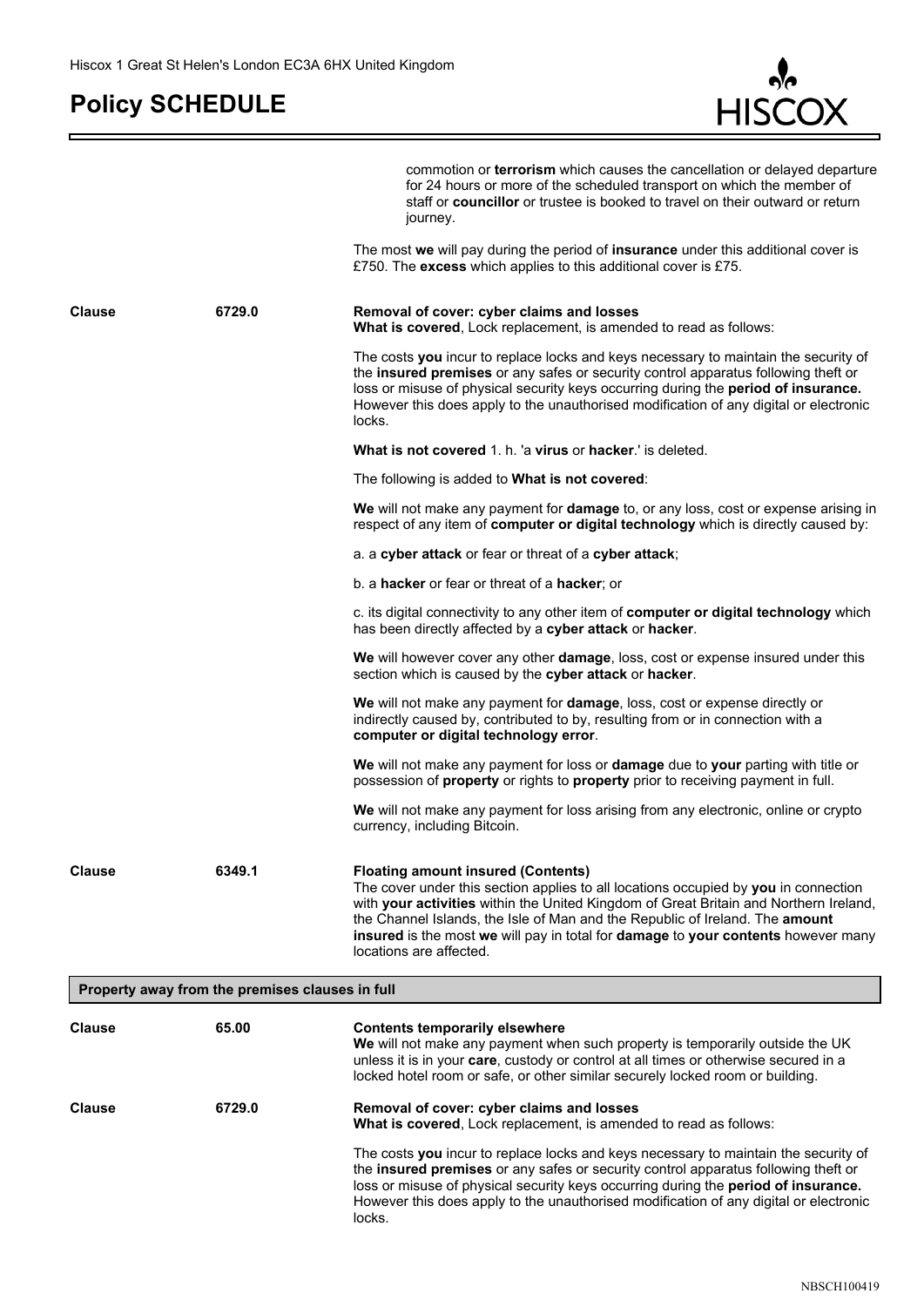

**What is not covered** 1. h. 'a **virus** or **hacker**.' is deleted.

The following is added to **What is not covered**:

**We** will not make any payment for **damage** to, or any loss, cost or expense arising in respect of any item of **computer or digital technology** which is directly caused by:

a. a **cyber attack** or fear or threat of a **cyber attack**;

b. a **hacker** or fear or threat of a **hacker**; or

c. its digital connectivity to any other item of **computer or digital technology** which has been directly affected by a **cyber attack** or **hacker**.

**We** will however cover any other **damage**, loss, cost or expense insured under this section which is caused by the **cyber attack** or **hacker**.

**We** will not make any payment for **damage**, loss, cost or expense directly or indirectly caused by, contributed to by, resulting from or in connection with a **computer or digital technology error**.

**We** will not make any payment for loss or **damage** due to **your** parting with title or possession of **property** or rights to **property** prior to receiving payment in full.

**We** will not make any payment for loss arising from any electronic, online or crypto currency, including Bitcoin.

| <b>Business interruption clauses in full</b> |        |                                                                                                                                                                                                                                      |
|----------------------------------------------|--------|--------------------------------------------------------------------------------------------------------------------------------------------------------------------------------------------------------------------------------------|
| <b>Clause</b>                                | 6731.0 | Removal of cover: cyber claims and losses<br>Where applicable:                                                                                                                                                                       |
|                                              |        | 1. Special definitions for this section, Cyber attack is deleted.                                                                                                                                                                    |
|                                              |        | 2. What is covered, Cyber attack and What is covered, Additional cover, Hacker<br>damage, are deleted.                                                                                                                               |
|                                              |        | The following is added to What is not covered:                                                                                                                                                                                       |
|                                              |        | We will not make any payment for any interruption to your activities or for any loss,<br>cost, payment or expense directly or indirectly caused by, contributed to by, resulting<br>from or in connection with any of the following: |
|                                              |        | a. cyber attack;                                                                                                                                                                                                                     |
|                                              |        | b. hacker;                                                                                                                                                                                                                           |
|                                              |        | c. computer or digital technology error;                                                                                                                                                                                             |
|                                              |        | d. any fear or threat of a. or c. above; or                                                                                                                                                                                          |
|                                              |        | e. any action taken in controlling, preventing, supressing, responding or in any way<br>relating to a. to d. above.                                                                                                                  |
|                                              |        | However:                                                                                                                                                                                                                             |
|                                              |        | i. this exclusion does not apply to <b>What is covered</b> , Financial losses from insured<br>damage; and                                                                                                                            |
|                                              |        | ii. exclusion c. above does not apply to <b>What is covered</b> , Equipment Breakdown.                                                                                                                                               |
|                                              |        | These amendments i. and ii. above only apply where the applicable insuring clause<br>is incorporated into the Property - Business interruption section of your policy.                                                               |
| Clause                                       | 6820.0 | <b>Amended definition: income</b><br>Special definitions for this section, Income, is amended to read as follows:                                                                                                                    |
|                                              |        | <b>Income</b>                                                                                                                                                                                                                        |
|                                              |        | The total income from your <b>activities</b> carried out from <b>your insured location</b> . This                                                                                                                                    |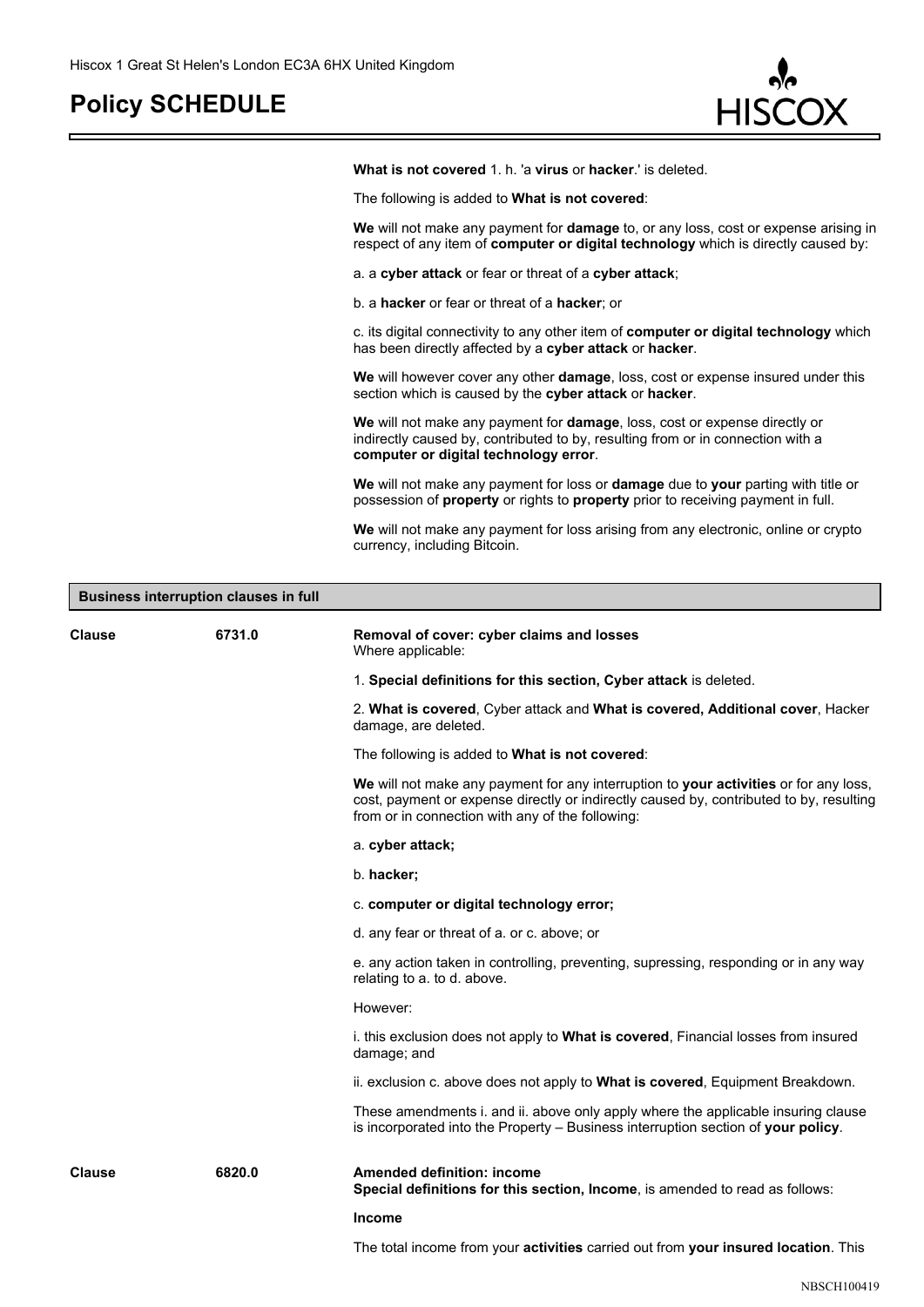c



does not include precept income.

| <b>Clause</b> | 6350.1                                                  | <b>Floating amount insured (Business interruption)</b><br>The cover under this section applies to all locations occupied by you in connection<br>with your activities within the United Kingdom of Great Britain and Northern Ireland,<br>the Channel Islands, the Isle of Man and the Republic of Ireland. The amount<br>insured is the most we will pay in total for each interruption to your activities<br>however many locations are affected.                                                                                                                                                                                                                                                                                                                                                                                                                                                                                                                                                                                                                                                                                                                                                                                                                                                                                                                                                                                                                                                                                                                                                                                                                                                                                                                                                                |
|---------------|---------------------------------------------------------|--------------------------------------------------------------------------------------------------------------------------------------------------------------------------------------------------------------------------------------------------------------------------------------------------------------------------------------------------------------------------------------------------------------------------------------------------------------------------------------------------------------------------------------------------------------------------------------------------------------------------------------------------------------------------------------------------------------------------------------------------------------------------------------------------------------------------------------------------------------------------------------------------------------------------------------------------------------------------------------------------------------------------------------------------------------------------------------------------------------------------------------------------------------------------------------------------------------------------------------------------------------------------------------------------------------------------------------------------------------------------------------------------------------------------------------------------------------------------------------------------------------------------------------------------------------------------------------------------------------------------------------------------------------------------------------------------------------------------------------------------------------------------------------------------------------------|
|               | Employers' liability clauses in full                    |                                                                                                                                                                                                                                                                                                                                                                                                                                                                                                                                                                                                                                                                                                                                                                                                                                                                                                                                                                                                                                                                                                                                                                                                                                                                                                                                                                                                                                                                                                                                                                                                                                                                                                                                                                                                                    |
| <b>Clause</b> | 3121.0                                                  | Employers Liability Tracing Office (ELTO) - mandatory information required<br>You must provide us with the following information for this section of the policy for<br>each entity insured under this section of the policy:<br>1. Employer name; and<br>2. Full address of employer including postcode; and<br>3. HMRC Employer Reference Number (ERN).<br>If any insured entity does not have an ERN, you must provide us with one of the<br>following reasons:<br>The entity has no employees; or<br>a.<br>All staff employed earn below the current Pay As You Earn (PAYE)<br>b.<br>threshold;<br>or                                                                                                                                                                                                                                                                                                                                                                                                                                                                                                                                                                                                                                                                                                                                                                                                                                                                                                                                                                                                                                                                                                                                                                                                           |
|               |                                                         | The entity is not registered in England, Wales, Scotland or Northern Ireland.<br>C.<br>You must inform us immediately of any changes to the above information.                                                                                                                                                                                                                                                                                                                                                                                                                                                                                                                                                                                                                                                                                                                                                                                                                                                                                                                                                                                                                                                                                                                                                                                                                                                                                                                                                                                                                                                                                                                                                                                                                                                     |
| <b>Clause</b> | 6734.0                                                  | Confirmation of cover: cyber claims<br>The following is added to What is covered:<br>Cyber claims<br>We will pay for any claim that is otherwise covered under this section, where such<br>claim arises from a cyber attack, hack or other computer or cyber-related incident.                                                                                                                                                                                                                                                                                                                                                                                                                                                                                                                                                                                                                                                                                                                                                                                                                                                                                                                                                                                                                                                                                                                                                                                                                                                                                                                                                                                                                                                                                                                                     |
|               |                                                         |                                                                                                                                                                                                                                                                                                                                                                                                                                                                                                                                                                                                                                                                                                                                                                                                                                                                                                                                                                                                                                                                                                                                                                                                                                                                                                                                                                                                                                                                                                                                                                                                                                                                                                                                                                                                                    |
| <b>Clause</b> | Public and products liability clauses in full<br>6080.0 | Firework and bonfire condition endorsement<br>The following applies to the whole of this policy and is a condition precedent to our<br>liability.<br>We will not make any payment under this insurance unless you comply with all of the<br>requirements below.<br>Whenever you are responsible for any firework or bonfire displays at the insured<br>location, you must ensure that:<br>1.<br>there is a written risk assessment in place for the proposed event; and<br>2.<br>the fire brigade have been notified of the details of the event at least seven<br>days before the event is due to take place; and<br>3.<br>the relevant local authorities have been notified and permission for the event<br>granted and you must also ensure that any requirements from the<br>authorities are fully complied with; and<br>4.<br>all manufacturers' guidelines in respect of the storage and use of fireworks<br>and sparklers are strictly adhered to; and<br>fireworks are purchased from a reputable supplier and are not modified in<br>5.<br>any way; and<br>6.<br>all employees or volunteers have received appropriate training (which is<br>recorded in writing) and are aware of the safety procedures for the event;<br>and<br>7.<br>there is appropriate first aid presence on site, in line with the risk<br>assessment document; and<br>8.<br>appropriate fire extinguishing equipment is available at the event and<br>employees and volunteers have been instructed in the safe operation and<br>use of such equipment; and<br>9.<br>all members of the public are kept at least 25 metres from both the display<br>area and any bonfire itself behind appropriate safety fencing; and<br>10.<br>any bonfire is kept at least 25 metres away from the firework display area<br><b>NBSCH100419</b> |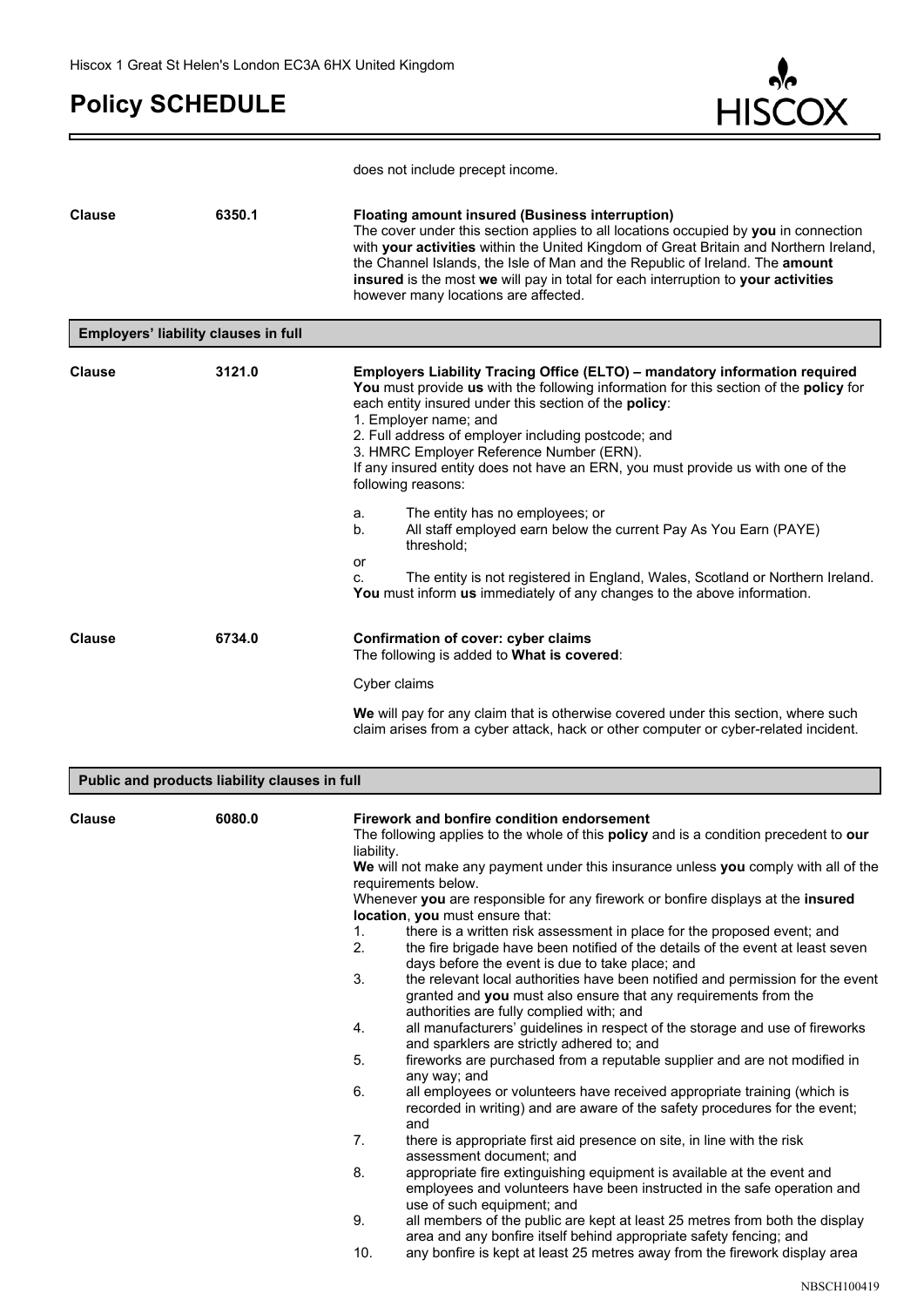F



|        |        | and is not located within five metres of any trees, fencing or other<br>combustible material; and<br>11.<br>any bonfire is kept at least 75 metres away from any premises, car park or<br>storage of any flammable or dangerous material; and<br>12.<br>there will be no use of accelerants or other flammables on any bonfire; and<br>13.<br>an appropriate check is made of the weather conditions prior to the event<br>going live, and if appropriate a check is made with the fire brigade as to<br>whether to continue with the event; and<br>14.<br>at the end of the display, a thorough check is undertaken (which is recorded<br>in writing) of the area to ensure that no potential fire hazards remain. Any<br>bonfire area must be doused in water.<br>We will not make any payment for any claim or loss arising from firework or bonfire<br>displays unless all of the above criteria have been fully complied with. |
|--------|--------|-------------------------------------------------------------------------------------------------------------------------------------------------------------------------------------------------------------------------------------------------------------------------------------------------------------------------------------------------------------------------------------------------------------------------------------------------------------------------------------------------------------------------------------------------------------------------------------------------------------------------------------------------------------------------------------------------------------------------------------------------------------------------------------------------------------------------------------------------------------------------------------------------------------------------------------|
| Clause | 6735.0 | Removal of cover: cyber claims<br>The following are added to Special definitions for this section:                                                                                                                                                                                                                                                                                                                                                                                                                                                                                                                                                                                                                                                                                                                                                                                                                                  |
|        |        | <b>Computer or digital technology</b>                                                                                                                                                                                                                                                                                                                                                                                                                                                                                                                                                                                                                                                                                                                                                                                                                                                                                               |
|        |        | Any programs, computer network, hardware, software, operational technology,<br>internet-connected device, network-connected device, electronic device, information<br>technology, communications system, including but not limited to any internet-of-<br>things devices, email system, intranet, extranet, website or cloud computing services.                                                                                                                                                                                                                                                                                                                                                                                                                                                                                                                                                                                    |
|        |        | Computer or digital technology error                                                                                                                                                                                                                                                                                                                                                                                                                                                                                                                                                                                                                                                                                                                                                                                                                                                                                                |
|        |        | Any negligent act, error or omission by anyone in the:                                                                                                                                                                                                                                                                                                                                                                                                                                                                                                                                                                                                                                                                                                                                                                                                                                                                              |
|        |        | 1. creation, handling, entry, modification or maintenance of; or                                                                                                                                                                                                                                                                                                                                                                                                                                                                                                                                                                                                                                                                                                                                                                                                                                                                    |
|        |        | 2. on-going operation, maintenance (including but not limited to installation,<br>upgrading or patching) or development of any computer or digital technology.                                                                                                                                                                                                                                                                                                                                                                                                                                                                                                                                                                                                                                                                                                                                                                      |
|        |        | <b>Cyber attack</b>                                                                                                                                                                                                                                                                                                                                                                                                                                                                                                                                                                                                                                                                                                                                                                                                                                                                                                                 |
|        |        | Any digital attack or interference, whether by a hacker or otherwise, designed to:                                                                                                                                                                                                                                                                                                                                                                                                                                                                                                                                                                                                                                                                                                                                                                                                                                                  |
|        |        | 1. gain access to;                                                                                                                                                                                                                                                                                                                                                                                                                                                                                                                                                                                                                                                                                                                                                                                                                                                                                                                  |
|        |        | 2. extract information from;                                                                                                                                                                                                                                                                                                                                                                                                                                                                                                                                                                                                                                                                                                                                                                                                                                                                                                        |
|        |        | 3. disrupt access to or the operation of; or                                                                                                                                                                                                                                                                                                                                                                                                                                                                                                                                                                                                                                                                                                                                                                                                                                                                                        |
|        |        | 4. cause damage to, any data or computer or digital technology, including but not<br>limited to any:                                                                                                                                                                                                                                                                                                                                                                                                                                                                                                                                                                                                                                                                                                                                                                                                                                |
|        |        | a. programs designed to damage, disrupt, extract data from, or gain access to any<br>data or computer or digital technology including, but not limited to, malware,<br>wipers, worms, trojans, rootkits, spyware, dishonest adware, crimeware,<br>ransomware, crypto-jacking and other malicious software or viruses; or                                                                                                                                                                                                                                                                                                                                                                                                                                                                                                                                                                                                            |
|        |        | b, denial of service attack or distributed denial of service attack.                                                                                                                                                                                                                                                                                                                                                                                                                                                                                                                                                                                                                                                                                                                                                                                                                                                                |
|        |        | Hacker                                                                                                                                                                                                                                                                                                                                                                                                                                                                                                                                                                                                                                                                                                                                                                                                                                                                                                                              |
|        |        | Anyone, including an employee of yours, who gains unauthorised access to or<br>unauthorised use of any:                                                                                                                                                                                                                                                                                                                                                                                                                                                                                                                                                                                                                                                                                                                                                                                                                             |
|        |        | 1. computer or digital technology; or                                                                                                                                                                                                                                                                                                                                                                                                                                                                                                                                                                                                                                                                                                                                                                                                                                                                                               |
|        |        | 2. data held electronically by you or on your behalf.                                                                                                                                                                                                                                                                                                                                                                                                                                                                                                                                                                                                                                                                                                                                                                                                                                                                               |
|        |        | <b>Personal data</b>                                                                                                                                                                                                                                                                                                                                                                                                                                                                                                                                                                                                                                                                                                                                                                                                                                                                                                                |
|        |        | Any information about an individually identifiable natural person, including any<br>information that identifies, relates to, describes, is reasonably capable of being<br>associated with, or could reasonably be linked, directly or indirectly, with a particular<br>individual, including but not limited to any information protected by the Data                                                                                                                                                                                                                                                                                                                                                                                                                                                                                                                                                                               |

Protection Act 2018, General Data Protection Regulation (EU) 2016/679, or any

related, similar or successor legislation or regulation in any jurisdiction.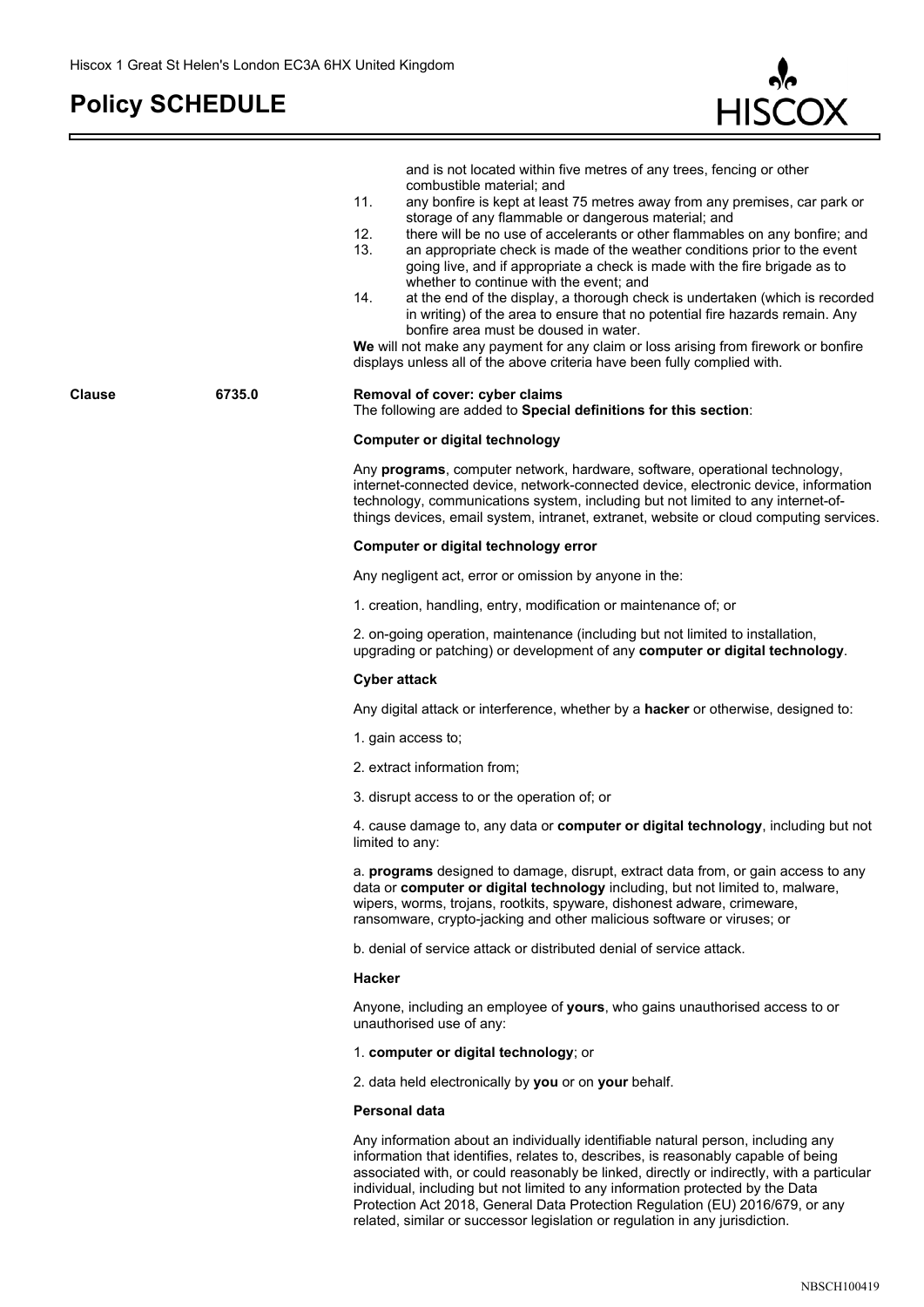

The following is added to **What is not covered**:

Cyber incidents

**We** will not make any payment for any claim or part of a claim or loss directly or indirectly due to any:

a. **cyber attack**;

b. **hacker**;

- c. **computer or digital technology error**;
- d. any fear or threat of a. to b. above; or

e. any action taken in controlling, preventing, suppressing, responding or in any way relating to a. to d. above.

Personal data

**We** will not make any payment for any claim or part of a claim or loss directly or indirectly due to the actual or alleged processing, acquisition, storage, destruction, erasure, loss, alteration, disclosure, use of or access to **personal data**.

| <b>Officials indemnity clauses in Full</b> |        |                                                                                                                                                                                                                                                                                                                                                          |
|--------------------------------------------|--------|----------------------------------------------------------------------------------------------------------------------------------------------------------------------------------------------------------------------------------------------------------------------------------------------------------------------------------------------------------|
| <b>Clause</b>                              | 705.4  | Prior & pending litigation date<br>Prior & pending litigation date 01/06/2022                                                                                                                                                                                                                                                                            |
| <b>Clause</b>                              | 3215.0 | Amendment of cover: cyber claims (DO)<br>The following are added to Special definitions for this section:                                                                                                                                                                                                                                                |
|                                            |        | <b>Computer or digital technology</b>                                                                                                                                                                                                                                                                                                                    |
|                                            |        | Any <b>programs</b> , computer network, hardware, software, operational technology,<br>internet-connected device, network-connected device, electronic device, information<br>technology, communications system, including but not limited to any internet-of-<br>things devices, email system, intranet, extranet, website or cloud computing services. |
|                                            |        | Computer or digital technology error                                                                                                                                                                                                                                                                                                                     |
|                                            |        | Any negligent act, error or omission by anyone in the:                                                                                                                                                                                                                                                                                                   |
|                                            |        | 1. creation, handling, entry, modification or maintenance of; or                                                                                                                                                                                                                                                                                         |
|                                            |        | 2. on-going operation, maintenance (including but not limited to installation,<br>upgrading or patching) or development of any computer or digital technology.                                                                                                                                                                                           |
|                                            |        | <b>Cyber attack</b>                                                                                                                                                                                                                                                                                                                                      |
|                                            |        | Any digital attack or interference, whether by a <b>hacker</b> or otherwise, designed to:                                                                                                                                                                                                                                                                |
|                                            |        | 1. gain access to;                                                                                                                                                                                                                                                                                                                                       |
|                                            |        | 2. extract information from;                                                                                                                                                                                                                                                                                                                             |
|                                            |        | 3. disrupt access to or the operation of; or                                                                                                                                                                                                                                                                                                             |
|                                            |        | 4. cause damage to, any data or computer or digital technology, including but not<br>limited to any:                                                                                                                                                                                                                                                     |
|                                            |        | a. programs designed to damage, disrupt, extract data from, or gain access to any<br>data or computer or digital technology including, but not limited to, malware,<br>wipers, worms, trojans, rootkits, spyware, dishonest adware, crimeware,<br>ransomware, crypto-jacking and other malicious software or viruses; or                                 |
|                                            |        | b, denial of service attack or distributed denial of service attack.                                                                                                                                                                                                                                                                                     |
|                                            |        | Data subject                                                                                                                                                                                                                                                                                                                                             |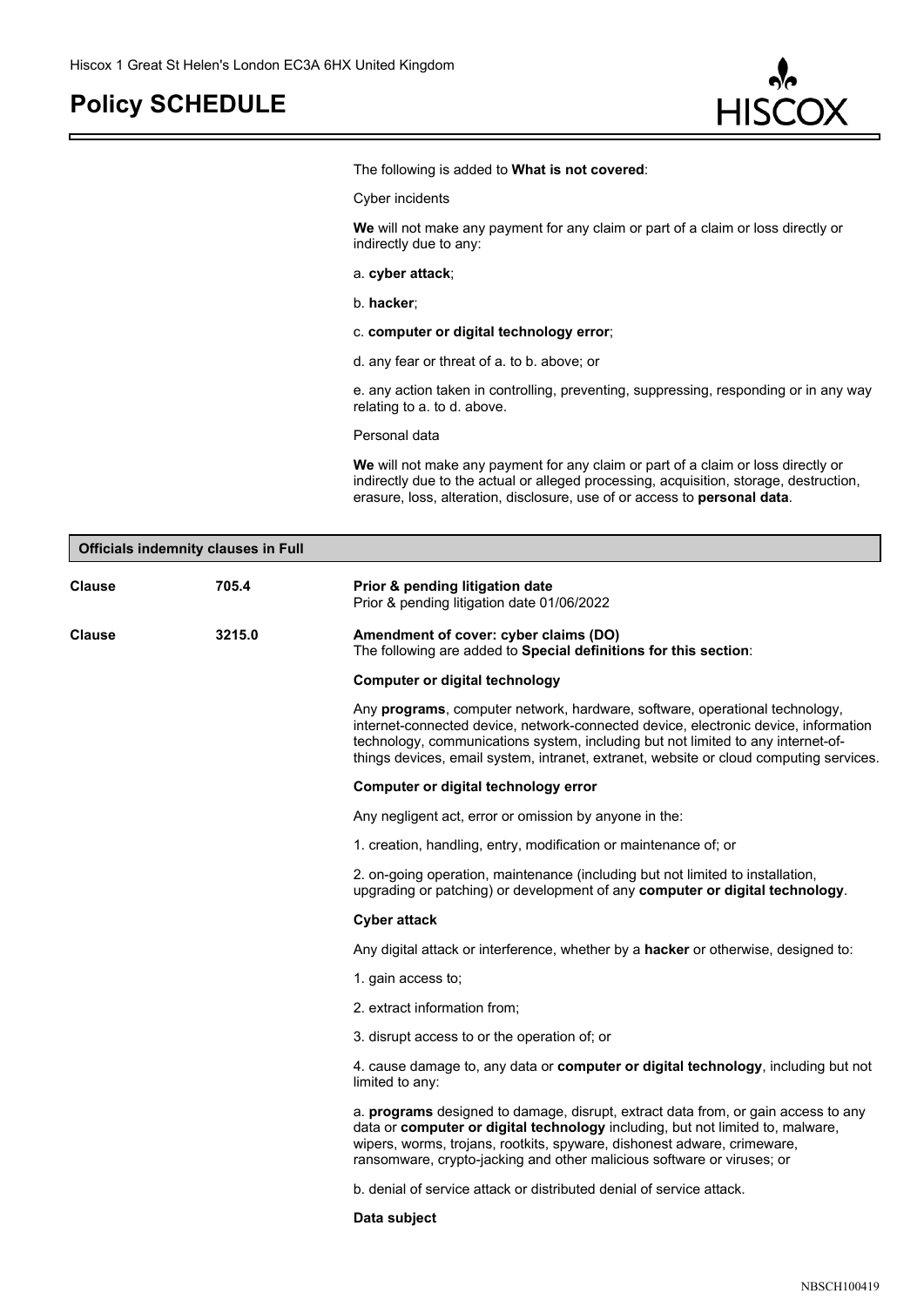

Any natural person who is the subject of **personal data**.

#### **Hacker**

Anyone, including an employee of **yours**, who gains unauthorised access to or unauthorised use of any:

#### 1. **computer or digital technology**; or

2. data held electronically by **you** or on **your** behalf.

#### **Personal data**

Any information about an individually identifiable natural person, including but not limited to such information protected by the Data Protection Act 2018 or the General Data Protection Regulation (EU) 2016/679, including any similar or successor legislation or regulation.

#### **Social engineering communication**

Any request directed to you or someone on your behalf by a person improperly seeking to obtain possession or the transfer to a third-party of virtual currency, money, securities, data or property that such person or third-party is not entitled to.

The following is added to **What is covered**:

#### **Additional cover**

Loss of data resulting from a cyber incident

**We** will pay on behalf of any **insured person** the **loss** arising from a **claim** against that **insured person**, including any **claim** by any **data subjects** relating to **personal data**, where any such claim is based upon, attributable to or arising from any loss or misuse of data as a direct result of a **cyber attack**, a **hacker** or that **insured person's** own unintentional error. We will not cover **defence costs** in relation to such **claims**.

The following is added to **What is not covered**:

**We** will not make any payment for any **claim, loss or investigation** based upon, attributable to or arising out of any:

#### a. **cyber attack**;

b. **hacker**;

c. **computer or digital technology error**;

d. **social engineering communication**; or

e. **claims** by any **data subjects** relating to **personal data** arising from a. to d. above.

This exclusion does not apply to any **claim**:

i. covered under **What is covered**, **Additional cover**, Loss of data resulting from a cyber incident; or

ii. brought by you, any shareholder or creditor of **yours** or any **insured person**, directly due to the **insured person's** management of or response to a. to d. above.

Where a **claim** is covered under i. and ii. above, **we** will treat the **claim** as covered under i. **We** will not cover **defence costs** in relation to such **claims**.

The following is added to **How much we will pay**:

The most **we** will pay under **What is covered**, **Additional cover**, Loss of data resulting from a cyber incident, is the lesser of:

#### 1. £250,000; or

2. the overall limit of indemnity shown on the schedule,

for the total of all such **claims** and **losses**, including **defence costs**, regardless of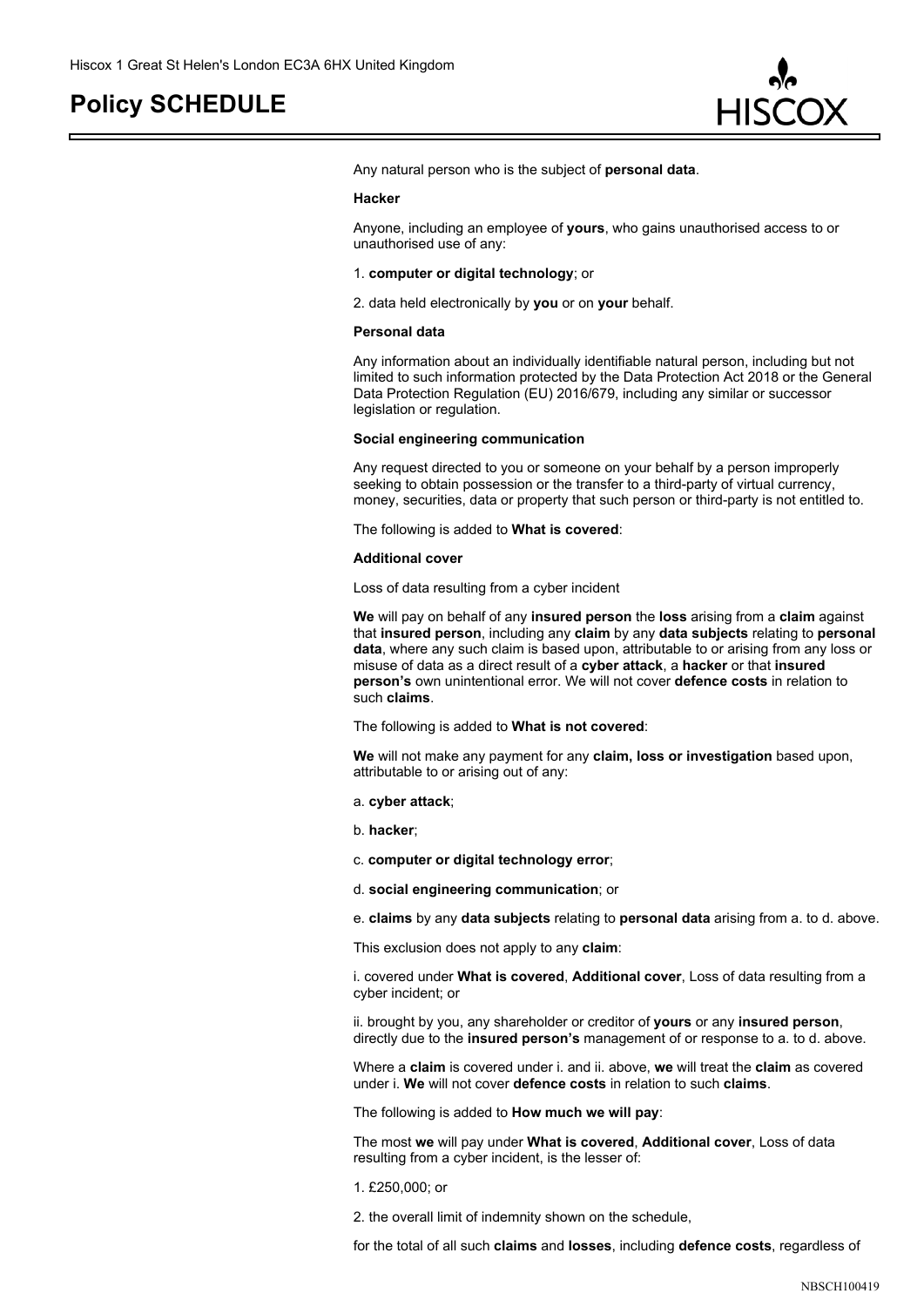r.



| the number of <b>claims</b> or <b>losses</b> . This is included within, and not in addition to, the |  |  |
|-----------------------------------------------------------------------------------------------------|--|--|
| overall limit of indemnity shown in the schedule.                                                   |  |  |

| <b>Clause</b>                           | 3216.0                                            | Amendment of cover: breach of professional duty (DO)<br>What is not covered, Breach of professional duty, is amended to read as follows:                                                                                                                                                                                                                                            |
|-----------------------------------------|---------------------------------------------------|-------------------------------------------------------------------------------------------------------------------------------------------------------------------------------------------------------------------------------------------------------------------------------------------------------------------------------------------------------------------------------------|
|                                         |                                                   | Breach of duty to customers                                                                                                                                                                                                                                                                                                                                                         |
|                                         |                                                   | We will not make any payment for any claim, loss or investigation where any<br>claim is brought by your client or customer and which arises directly out of any<br>breach of duty by any person in the provision of products or services to that client or<br>customer. This exclusion does not apply to:                                                                           |
|                                         |                                                   | a. legal representation costs or any insurable civil fines or penalties associated<br>with an investigation resulting from the claim;                                                                                                                                                                                                                                               |
|                                         |                                                   | b. any health and safety/manslaughter claim; or                                                                                                                                                                                                                                                                                                                                     |
|                                         |                                                   | c. a claim by any of your shareholders including any shareholder derivative<br>proceedings in your name without your or any insured person's voluntary<br>solicitation, assistance or participation arising from any actual or alleged failure to<br>supervise the performance of any professional services.                                                                        |
|                                         | Commercial legal protection (DAS) clauses in full |                                                                                                                                                                                                                                                                                                                                                                                     |
|                                         |                                                   |                                                                                                                                                                                                                                                                                                                                                                                     |
| <b>Clause</b>                           | 524.0                                             | <b>Commercial legal protection</b><br>Legal Expenses - cover for up to £100,000<br>DAS legal advice line: Tel. 0117 933 0626<br>Please quote policy reference TS5/5997087 in all correspondence<br>For the purpose of Commercial Legal Protection, We/Our means DAS Legal<br>Expenses Insurance Company Limited, who provide the cover and manage all claims<br>under that section. |
| <b>Crisis containment: endorsements</b> |                                                   |                                                                                                                                                                                                                                                                                                                                                                                     |
| <b>Clause</b>                           | 6752.0                                            | Amendment of cover: cyber claims and losses<br>The following are added to Special definitions for this section:                                                                                                                                                                                                                                                                     |
|                                         |                                                   | <b>Computer or digital technology</b>                                                                                                                                                                                                                                                                                                                                               |
|                                         |                                                   | Any programs, computer network, hardware, software, operational technology,<br>internet-connected device, network-connected device, electronic device, information<br>technology, communications system, including but not limited to any internet-of-<br>things devices, email system, intranet, extranet, website or cloud computing services.                                    |
|                                         |                                                   | Computer or digital technology error                                                                                                                                                                                                                                                                                                                                                |
|                                         |                                                   | Any negligent act, error or omission by anyone in the:                                                                                                                                                                                                                                                                                                                              |
|                                         |                                                   | 1. creation, handling, entry, modification or maintenance of; or                                                                                                                                                                                                                                                                                                                    |
|                                         |                                                   | 2. on-going operation, maintenance (including but not limited to installation,<br>upgrading or patching) or development of any computer or digital technology.                                                                                                                                                                                                                      |
|                                         |                                                   | <b>Cyber attack</b>                                                                                                                                                                                                                                                                                                                                                                 |
|                                         |                                                   | Any digital attack or interference, whether by a hacker or otherwise, designed to:                                                                                                                                                                                                                                                                                                  |
|                                         |                                                   | 1. gain access to;                                                                                                                                                                                                                                                                                                                                                                  |
|                                         |                                                   | 2. extract information from;                                                                                                                                                                                                                                                                                                                                                        |
|                                         |                                                   | 3. disrupt access to or the operation of; or                                                                                                                                                                                                                                                                                                                                        |
|                                         |                                                   | 4. cause damage to, any data or computer or digital technology, including but not<br>limited to any:                                                                                                                                                                                                                                                                                |
|                                         |                                                   | a. <b>programs</b> designed to damage, disrupt, extract data from, or gain access to any                                                                                                                                                                                                                                                                                            |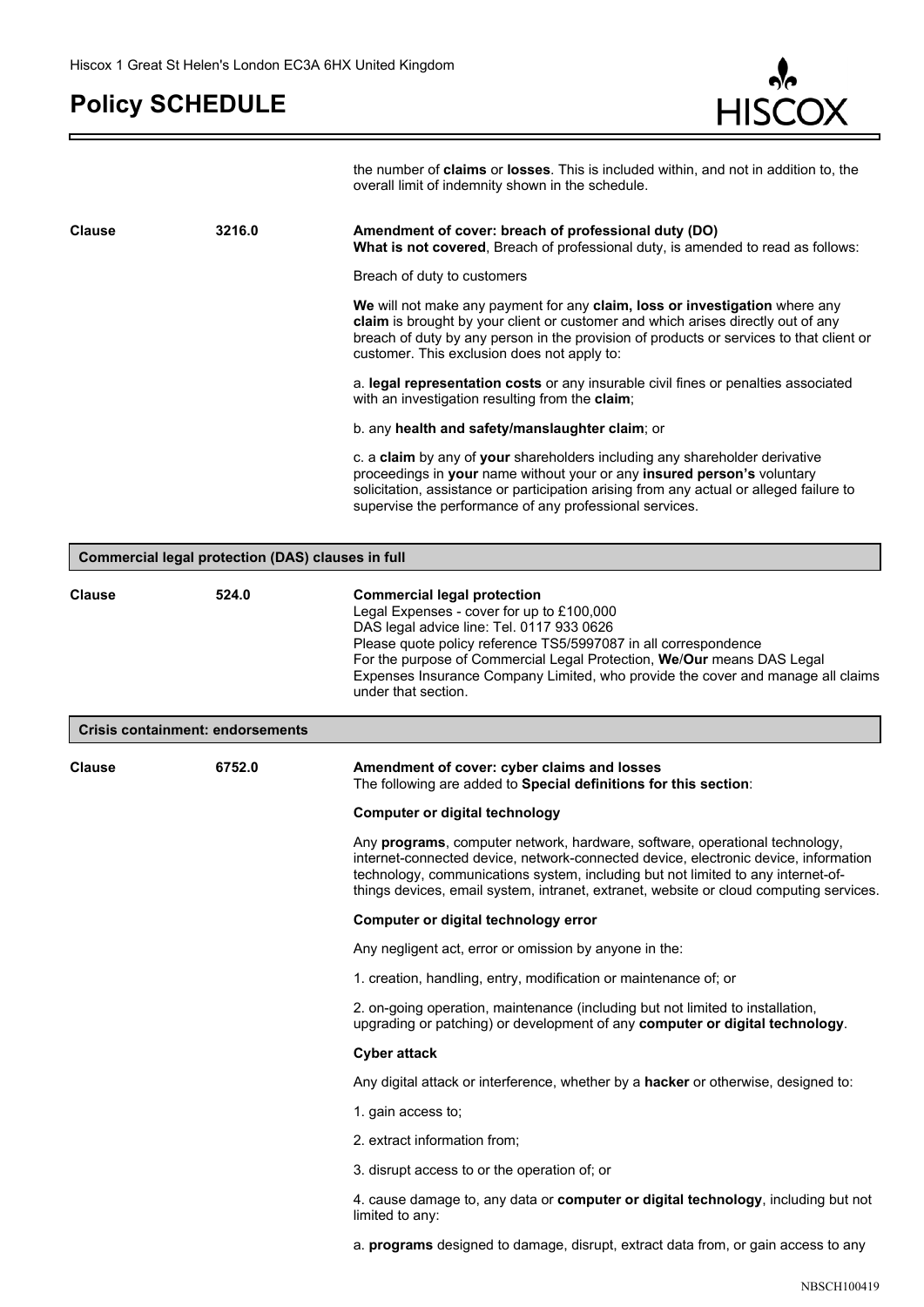

data or **computer or digital technology** including, but not limited to, malware, wipers, worms, trojans, rootkits, spyware, dishonest adware, crimeware, ransomware, crypto-jacking and other malicious software or viruses; or

b. denial of service attack or distributed denial of service attack.

#### **Hacker**

Anyone, including an employee of **yours**, who gains unauthorised access to or unauthorised use of any:

- 1. **computer or digital technology**; or
- 2. data held electronically by **you** or on **your** behalf.

The following is added to **What is not covered**:

#### Cyber incidents

**We** will not make any payment for any claim or part of a claim or loss directly or indirectly due to any:

- a. **cyber attack**;
- b. **hacker**;
- c. **computer or digital technology error**;
- d. any fear or threat of a. to b. above; or

e. any action taken in controlling, preventing, suppressing, responding or in any way relating to a. to d. above.

Mental anguish and distress

**We** will not make any payment for any injury or illness resulting from mental anguish or distress.

| <b>Crisis containment: endorsements</b> |        |                                                                                                                                                                          |  |
|-----------------------------------------|--------|--------------------------------------------------------------------------------------------------------------------------------------------------------------------------|--|
| Clause                                  | 9003.0 | Crisis containment provider: Hill & Knowlton<br>Crisis line contact number (24 hours): +44 (0)800 8402783 / +44 (0)1206 711796                                           |  |
|                                         |        | Crisis containment provider:<br>Hill & Knowlton                                                                                                                          |  |
|                                         |        | This contact number will go through to us during working hours, and will go directly<br>to Hill & Knowlton outside of these hours.                                       |  |
|                                         |        | If you first become aware of a crisis outside of working hours, you must notify us<br>of the crisis as soon as possible within working hours by telephoning $+44$ (0)800 |  |

8402783 or +44 (0)1206 711796.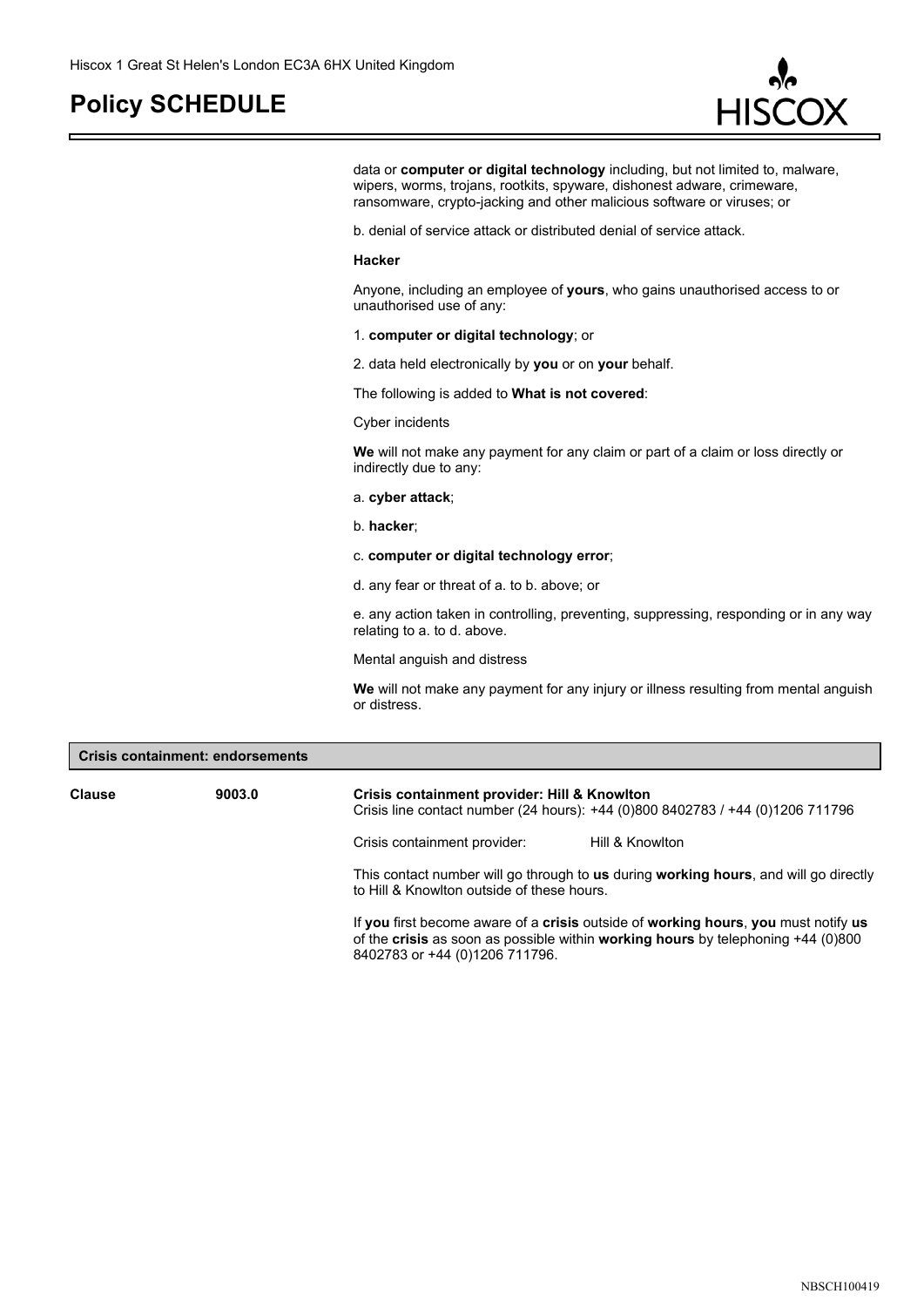F



### **Clauses - applicable to the whole policy**

| <b>Clause</b> | 6727.0 | Additional definition: cyber<br>The following are added to the Property definitions. These amendments only apply to<br>the Property definitions where the Property definitions are incorporated into the<br>Property sections of your policy:                                                                                                    |
|---------------|--------|--------------------------------------------------------------------------------------------------------------------------------------------------------------------------------------------------------------------------------------------------------------------------------------------------------------------------------------------------|
|               |        | <b>Computer or digital technology</b>                                                                                                                                                                                                                                                                                                            |
|               |        | Any programs, computer network, hardware, software, operational technology,<br>internet-connected device, network-connected device, electronic device, information<br>technology, communications system, including but not limited to any internet-of-<br>things devices, email system, intranet, extranet, website or cloud computing services. |
|               |        | Computer or digital technology error                                                                                                                                                                                                                                                                                                             |
|               |        | Any negligent act, error or omission by anyone in the:                                                                                                                                                                                                                                                                                           |
|               |        | 1. creation, handling, entry, modification or maintenance of; or                                                                                                                                                                                                                                                                                 |
|               |        | 2. on-going operation, maintenance (including but not limited to installation,<br>upgrading or patching) or development of any computer or digital technology.                                                                                                                                                                                   |
|               |        | <b>Cyber attack</b>                                                                                                                                                                                                                                                                                                                              |
|               |        | Any digital attack or interference, whether by a hacker or otherwise, designed to:                                                                                                                                                                                                                                                               |
|               |        | 1. gain access to;                                                                                                                                                                                                                                                                                                                               |
|               |        | 2. extract information from;                                                                                                                                                                                                                                                                                                                     |
|               |        | 3. disrupt access to or the operation of; or                                                                                                                                                                                                                                                                                                     |
|               |        | 4. cause damage to, any data or computer or digital technology, including but not<br>limited to any:                                                                                                                                                                                                                                             |
|               |        | a. <b>programs</b> designed to damage, disrupt, extract data from, or gain access to any<br>data or computer or digital technology including, but not limited to, malware,<br>wipers, worms, trojans, rootkits, spyware, dishonest adware, crimeware,<br>ransomware, crypto-jacking and other malicious software or viruses; or                  |
|               |        | b. denial of service attack or distributed denial of service attack.                                                                                                                                                                                                                                                                             |
|               |        | Hacker                                                                                                                                                                                                                                                                                                                                           |
|               |        | Anyone, including an employee of yours, who gains unauthorised access to or<br>unauthorised use of any:                                                                                                                                                                                                                                          |
|               |        | 1. computer or digital technology; or                                                                                                                                                                                                                                                                                                            |
|               |        | 2. data held electronically by you or on your behalf.                                                                                                                                                                                                                                                                                            |
|               |        | Program(s)                                                                                                                                                                                                                                                                                                                                       |
|               |        | A set of instructions in a computer language which tells a computer how to process<br>data or interact with ancillary equipment, systems or devices.                                                                                                                                                                                             |
| <b>Clause</b> | 603.1  | Commercial assistance & legal advice helpline<br>This policy gives you access to a legal advice helpline to assist in the day-to-day<br>running of your business.                                                                                                                                                                                |
|               |        | This helpline is available 24 hours a day, 7 days a week and will ensure you have the<br>best advice when your business is facing legal issues at home or abroad on issues<br>such as:                                                                                                                                                           |
|               |        | Employment<br>$\bullet$<br>Prosecutions<br>Discrimination in the workplace<br>Health & safety                                                                                                                                                                                                                                                    |

European law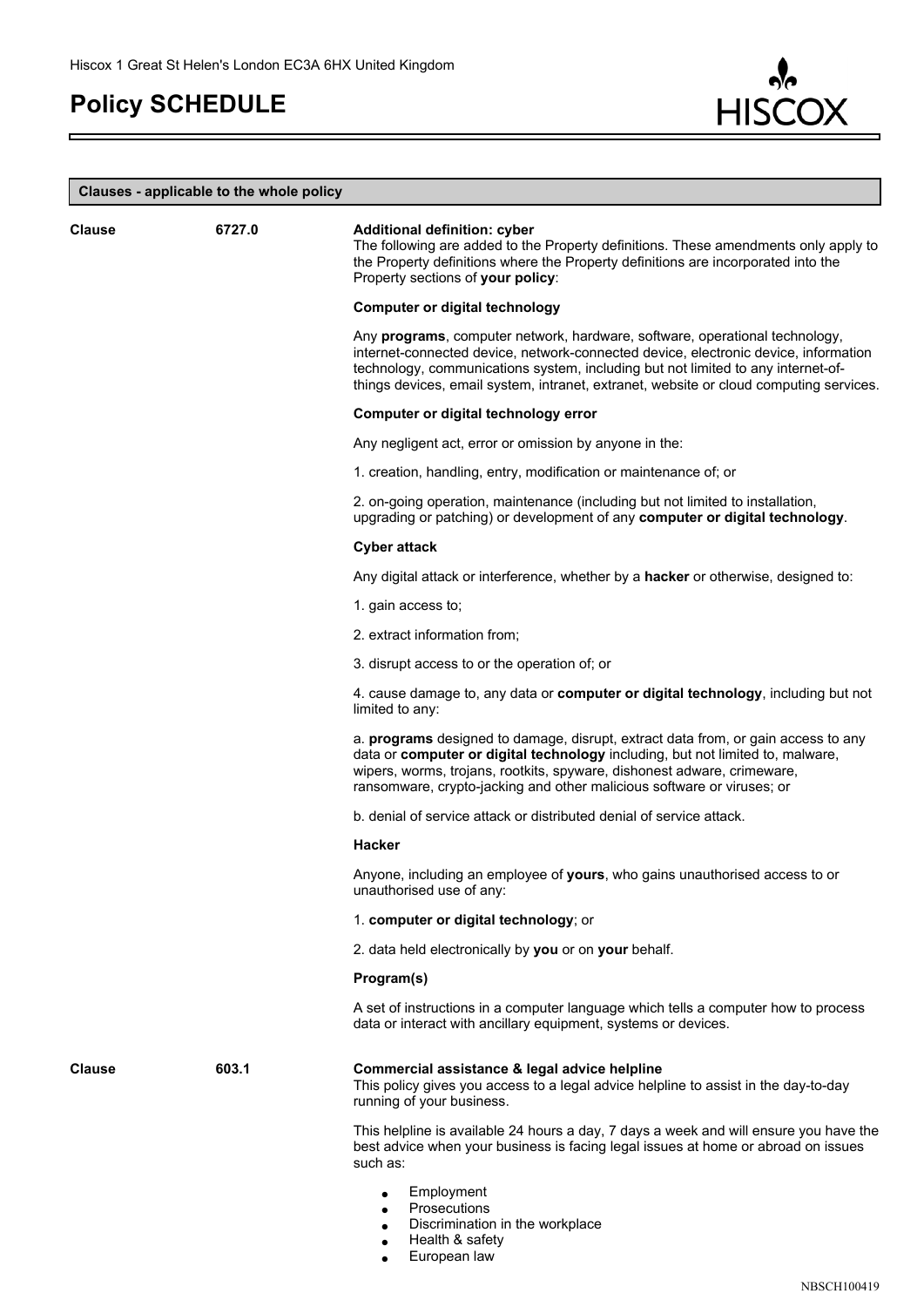E



|                     |                                                                                                                                                                                                                                                                                                                                                                                                                                                                                                                                                                                                    | Helpline number: 44 (0)800 840 2269                                                                                       |  |
|---------------------|----------------------------------------------------------------------------------------------------------------------------------------------------------------------------------------------------------------------------------------------------------------------------------------------------------------------------------------------------------------------------------------------------------------------------------------------------------------------------------------------------------------------------------------------------------------------------------------------------|---------------------------------------------------------------------------------------------------------------------------|--|
|                     |                                                                                                                                                                                                                                                                                                                                                                                                                                                                                                                                                                                                    | Helpline hours: 24 hours a day, 7 days a week                                                                             |  |
|                     |                                                                                                                                                                                                                                                                                                                                                                                                                                                                                                                                                                                                    | This helpline is provided by DAS Legal Expenses Insurance Company Ltd. as a<br>service for eligible Hiscox policyholders. |  |
| <b>Clause</b>       | 999.0                                                                                                                                                                                                                                                                                                                                                                                                                                                                                                                                                                                              | Long Term Agreement                                                                                                       |  |
| Long term agreement |                                                                                                                                                                                                                                                                                                                                                                                                                                                                                                                                                                                                    |                                                                                                                           |  |
|                     | As used in this endorsement:                                                                                                                                                                                                                                                                                                                                                                                                                                                                                                                                                                       |                                                                                                                           |  |
| a.                  | Long term agreement shall mean an agreement between you and us for a period of three years. For the<br>duration of the agreement we agree to leave unchanged your annual premium rates and policy details. In<br>return, you agree to renew with us each year for the duration of the agreement.                                                                                                                                                                                                                                                                                                   |                                                                                                                           |  |
| b.                  |                                                                                                                                                                                                                                                                                                                                                                                                                                                                                                                                                                                                    | Annual renewal date shall mean the following date: 31/05/2023                                                             |  |
| C.                  | Claims payments and costs shall mean the total of all:<br>i. claims and losses paid; and<br>ii. legal costs and expenses incurred; and<br>iii. new reserves and increases in reserves, during the preceding 12 months.                                                                                                                                                                                                                                                                                                                                                                             |                                                                                                                           |  |
| d.                  | Income shall mean the total of the gross premiums and any additional premiums, net of any returned premiums<br>for the policy during the preceding 12 months. We and you agree that this policy is subject to a long term<br>agreement beginning on 01/06/2021 and ending on 31/05/2024, provided that:<br>1. at each annual renewal date the total of all claims payments and costs does not exceed 40% of the income;<br>2. there are no changes to the material facts concerning your policy; and there are no changes to Insurance<br>Premium Tax during the period of the long term agreement |                                                                                                                           |  |